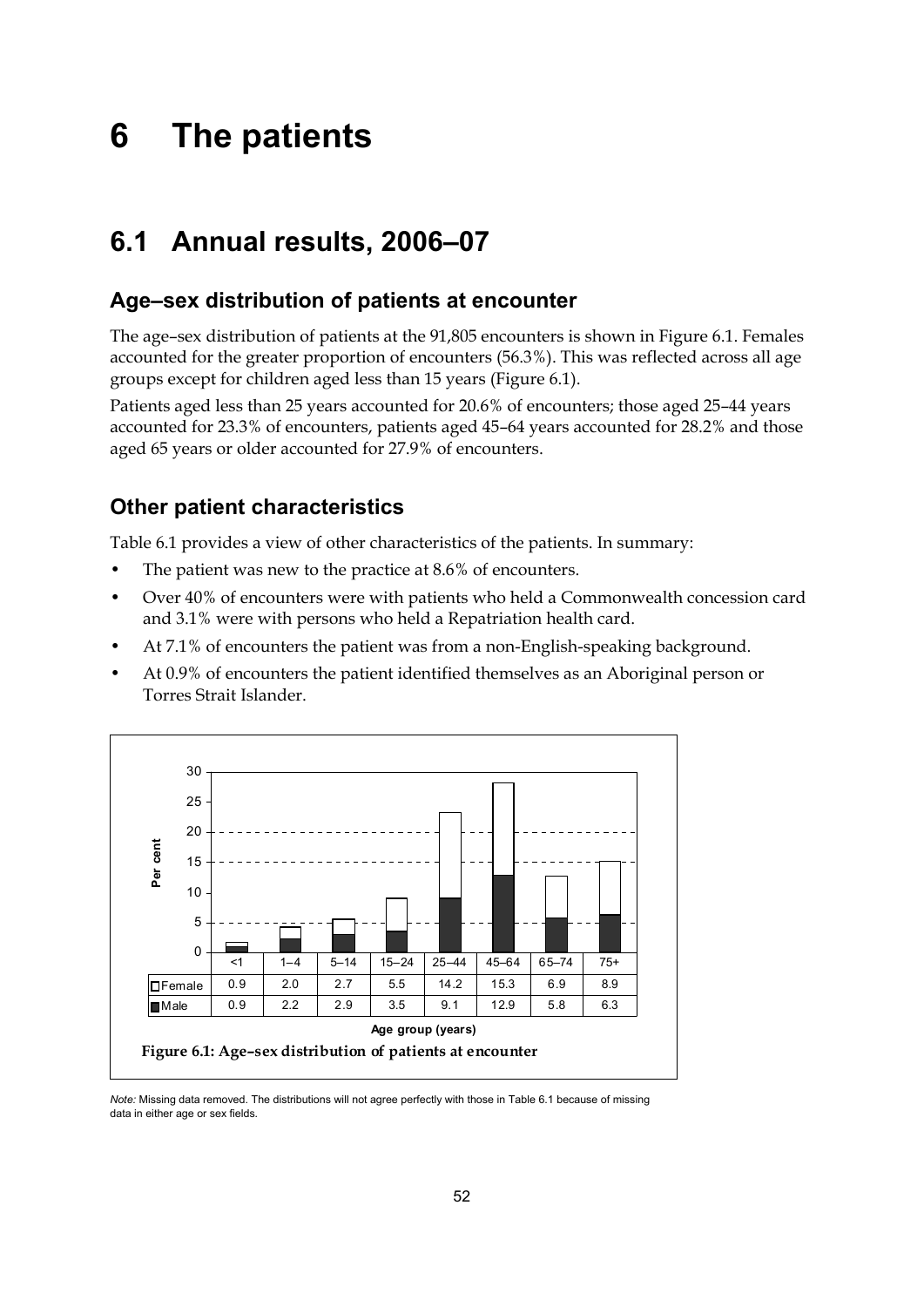|                                              |               | Per cent<br>of encounters | 95%        | 95%        |
|----------------------------------------------|---------------|---------------------------|------------|------------|
| <b>Patient variable</b>                      | <b>Number</b> | $(n = 91,805)$            | <b>LCL</b> | <b>UCL</b> |
| Sex (missing = $765$ ) <sup>(a)</sup>        |               |                           |            |            |
| Males                                        | 39,757        | 43.7                      | 42.9       | 44.5       |
| Females                                      | 51,284        | 56.3                      | 55.5       | 57.1       |
| Age group (missing = $779$ ) <sup>(a)</sup>  |               |                           |            |            |
| $<$ 1 year                                   | 1,669         | 1.8                       | 1.7        | 2.0        |
| $1-4$ years                                  | 3,763         | 4.1                       | 3.9        | 4.4        |
| $5-14$ years                                 | 5,091         | 5.6                       | 5.3        | 5.9        |
| $15-24$ years                                | 8,261         | 9.1                       | 8.6        | 9.5        |
| 25-44 years                                  | 21,173        | 23.3                      | 22.6       | 24.0       |
| $45-64$ years                                | 25,645        | 28.2                      | 27.6       | 28.7       |
| $65-74$ years                                | 11,566        | 12.7                      | 12.2       | 13.2       |
| 75+ years                                    | 13,857        | 15.2                      | 14.4       | 16.0       |
| Other characteristics <sup>(b)</sup>         |               |                           |            |            |
| New patient to practice                      | 7,745         | 8.6                       | 7.9        | 9.4        |
| Commonwealth concession card                 | 38,071        | 41.5                      | 39.9       | 43.0       |
| Repatriation health card                     | 2,815         | 3.1                       | 2.8        | 3.3        |
| Non-English-speaking background              | 6,563         | 7.1                       | 5.8        | 8.5        |
| Aboriginal person                            | 739           | 0.8                       | 0.6        | 1.1        |
| <b>Torres Strait Islander</b>                | 53            | 0.1                       | 0.0        | 0.1        |
| Aboriginal person and Torres Strait Islander | 29            | 0.0                       | 0.0        | 0.1        |

**Table 6.1: Characteristics of the patients at encounters, 2006–07** 

(a) Missing data removed.

(b) Missing data for each of the listed 'other' patient characteristics were counted as a 'no' response.

*Note*: LCL—lower confidence limit; UCL—upper confidence limit.

## **Patient reasons for encounter**

International interest in reasons for encounter (RFEs) has been developing over the past three decades. RFEs reflect the patient's demand for care and can provide an indication of service utilisation patterns, which may benefit from intervention on a population level.<sup>57</sup>

RFEs are those concerns and expectations that patients bring to the GP. Participating GPs were asked to record at least one and up to three patient RFEs in words as close as possible to those used by the patient, before the diagnostic or management process had begun. These reflect the patient's view of their reasons for consulting the GP. RFEs can be expressed in terms of one or more symptoms (for example 'itchy eyes', 'chest pain'), in diagnostic terms (for example 'about my diabetes', 'for my hypertension'), a request for a service ('I need more scripts', 'I want a referral'), an expressed fear of disease, or a need for a check-up.

Patient RFEs can have a one-to-one, one-to-many, many-to-one and many-to-many relationship to problems managed; that is, the patient may describe multiple symptoms that relate to a single problem managed at the encounter or may describe one RFE that relates to multiple problems.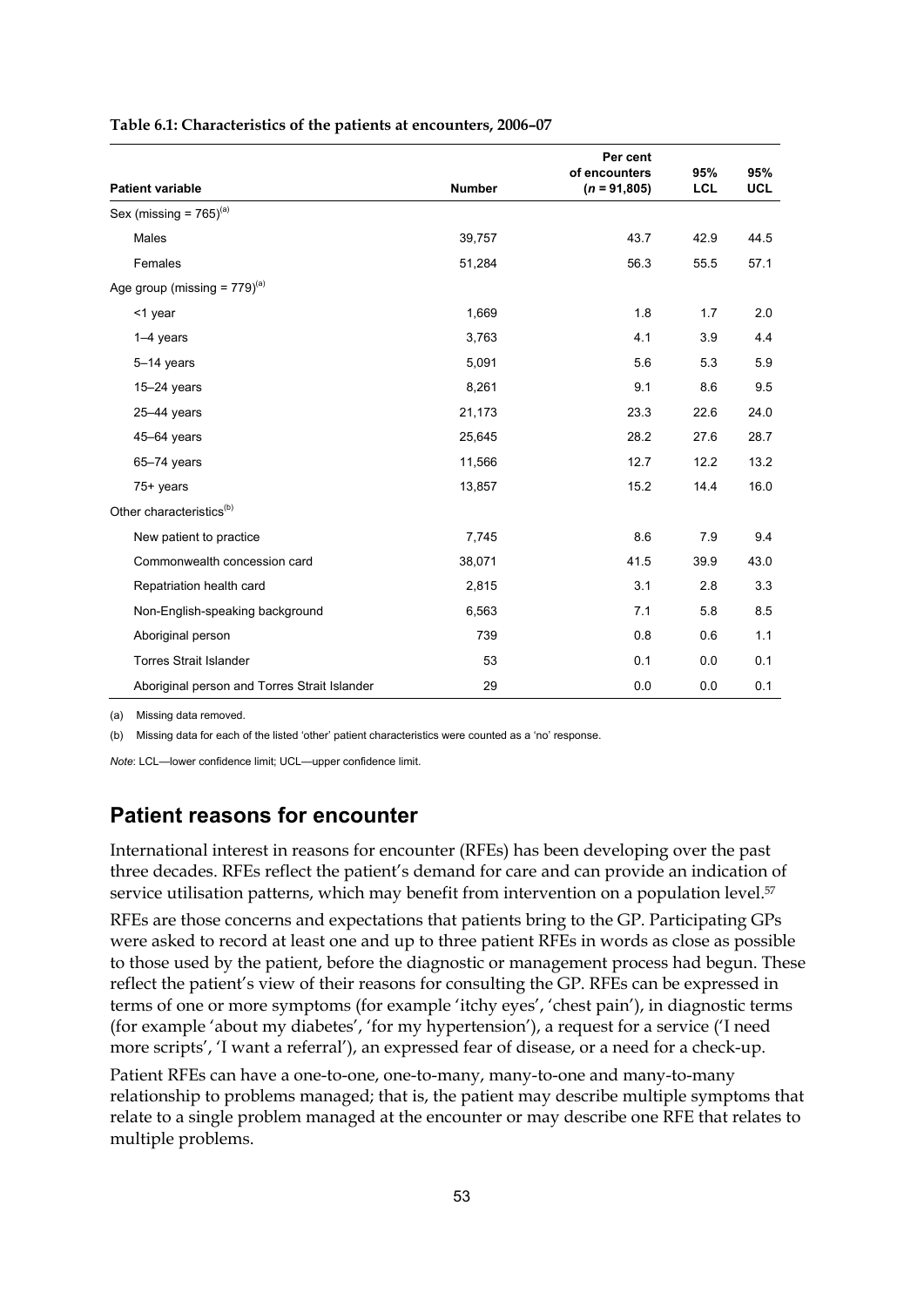### **Number of reasons for encounter**

Table 6.2 shows the number of RFEs presented by patients at encounters. At 61% of encounters only one RFE was recorded. Patients presented on average with 150.8 RFEs per 100 encounters, or 1.5 RFEs per encounter (Table 6.3).

| Number of RFEs at encounter | <b>Number of encounters</b><br>$(n = 91,805)$ | Per cent of<br>encounters | 95%<br>LCL | 95%<br>UCL |
|-----------------------------|-----------------------------------------------|---------------------------|------------|------------|
| One RFE                     | 55,673                                        | 60.6                      | 59.4       | 61.9       |
| Two RFEs                    | 25,633                                        | 27.9                      | 27.2       | 28.7       |
| Three RFEs                  | 10.498                                        | 11.4                      | 10.7       | 12.2       |
| <b>Total</b>                | 91,805                                        | 100.0                     |            |            |

#### **Table 6.2: Number of patient reasons for encounter, 2006–07**

*Note*: RFEs—reasons for encounter; LCL—lower confidence limit; UCL—upper confidence limit.

#### **Reasons for encounter by ICPC-2 chapter**

The distribution of patient RFEs by ICPC-2 chapter and the most common RFEs within each chapter are presented in Table 6.3. Each chapter and individual RFE is expressed as a percentage of all RFEs and as a rate per 100 encounters with 95% confidence limits.

| Table 6.3: Distribution of patient reasons for encounter, by ICPC-2 chapter and most frequent |
|-----------------------------------------------------------------------------------------------|
| individual reasons for encounter within chapter, 2006-07                                      |

| <b>Reasons for encounter</b>              | <b>Number</b> | Per cent of<br>total RFEs <sup>(a)</sup><br>$(n = 138, 434)$ | Rate per 100<br>encounters <sup>(b)</sup><br>$(n = 91,805)$ | 95%<br><b>LCL</b> | 95%<br><b>UCL</b> |
|-------------------------------------------|---------------|--------------------------------------------------------------|-------------------------------------------------------------|-------------------|-------------------|
| <b>General &amp; unspecified</b>          | 34,638        | 25.0                                                         | 37.7                                                        | 36.7              | 38.8              |
| Prescription NOS                          | 7,583         | 5.5                                                          | 8.3                                                         | 7.7               | 8.8               |
| Results tests/procedures NOS              | 5.302         | 3.8                                                          | 5.8                                                         | 5.4               | 6.1               |
| Check-up-general*                         | 3,629         | 2.6                                                          | 4.0                                                         | 3.7               | 4.2               |
| Immunisation/vaccination-qeneral          | 1,825         | 1.3                                                          | 2.0                                                         | 1.8               | 2.2               |
| Fever                                     | 1,671         | 1.2                                                          | 1.8                                                         | 1.6               | 2.0               |
| Administrative procedure NOS              | 1,501         | 1.1                                                          | 1.6                                                         | 1.5               | 1.8               |
| Weakness/tiredness                        | 1,252         | 0.9                                                          | 1.4                                                         | 1.2               | 1.5               |
| <b>Blood test NOS</b>                     | 1,114         | 0.8                                                          | 1.2                                                         | 1.1               | 1.4               |
| Chest pain NOS                            | 1,073         | 0.8                                                          | 1.2                                                         | 1.1               | 1.3               |
| Other reason for encounter NEC            | 957           | 0.7                                                          | 1.0                                                         | 0.9               | 1.2               |
| Other referrals NEC                       | 818           | 0.6                                                          | 0.9                                                         | 0.8               | 1.0               |
| Observation/health educat/advice/diet NOS | 778           | 0.6                                                          | 0.8                                                         | 0.8               | 0.9               |
| Trauma/injury NOS                         | 734           | 0.5                                                          | 0.8                                                         | 0.7               | 0.9               |
| Follow-up encounter unspecified NOS       | 698           | 0.5                                                          | 0.8                                                         | 0.6               | 0.9               |
| Clarify/discuss patient RFE/demand NOS    | 643           | 0.5                                                          | 0.7                                                         | 0.6               | 0.8               |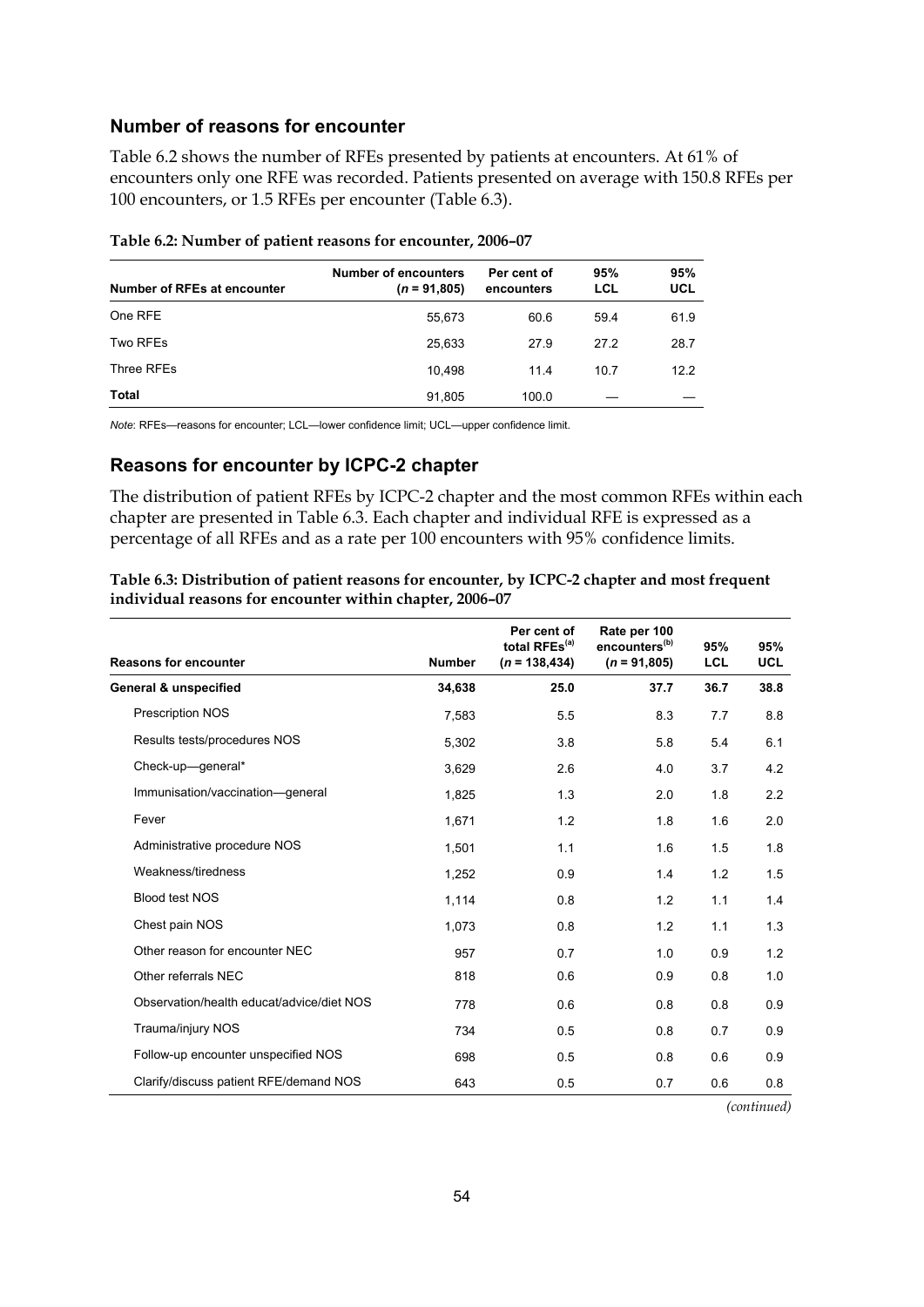|                                      |               | Per cent of<br>total RFEs <sup>(a)</sup> | Rate per 100<br>encounters <sup>(b)</sup> | 95%   | 95%  |
|--------------------------------------|---------------|------------------------------------------|-------------------------------------------|-------|------|
| <b>Reasons for encounter</b>         | <b>Number</b> | $(n = 138, 434)$                         | $(n = 91,805)$                            | LCL   | UCL  |
| <b>Respiratory</b>                   | 19,025        | 13.7                                     | 20.7                                      | 19.9  | 21.6 |
| Cough                                | 5,318         | 3.8                                      | 5.8                                       | 5.4   | 6.2  |
| Throat complaint                     | 3,071         | 2.2                                      | 3.3                                       | 3.1   | 3.6  |
| Upper respiratory tract infection    | 2,172         | 1.6                                      | 2.4                                       | 2.1   | 2.7  |
| Immunisation/vaccination-respiratory | 1,969         | 1.4                                      | 2.1                                       | 1.8   | 2.5  |
| Nasal congestion/sneezing            | 998           | 0.7                                      | 1.1                                       | 0.9   | 1.2  |
| Asthma                               | 748           | 0.5                                      | 0.8                                       | 0.7   | 0.9  |
| Shortness of breath, dyspnoea        | 730           | 0.5                                      | 0.8                                       | 0.7   | 0.9  |
| <b>Musculoskeletal</b>               | 14,812        | 10.7                                     | 16.1                                      | 15.6  | 16.6 |
| Back complaint*                      | 2,961         | 2.1                                      | 3.2                                       | 3.0   | 3.4  |
| Knee complaint                       | 1,174         | 0.8                                      | 1.3                                       | 1.2   | 1.4  |
| Shoulder complaint                   | 1,083         | 0.8                                      | 1.2                                       | 1.1   | 1.3  |
| Foot/toe complaint                   | 1,044         | 0.8                                      | 1.1                                       | 1.0   | 1.2  |
| Leg/thigh complaint                  | 963           | 0.7                                      | 1.0                                       | 1.0   | 1.1  |
| Neck complaint                       | 795           | 0.6                                      | 0.9                                       | 0.8   | 0.9  |
| Injury musculoskeletal NOS           | 717           | 0.5                                      | 0.8                                       | 0.7   | 0.9  |
| Skin                                 | 14,421        | 10.4                                     | 15.7                                      | 15.1  | 16.3 |
| Rash*                                | 2,591         | 1.9                                      | 2.8                                       | 2.6   | 3.0  |
| Skin complaint                       | 1,294         | 0.9                                      | 1.4                                       | 1.3   | 1.5  |
| Check-up-skin*                       | 1,232         | 0.9                                      | 1.3                                       | 1.1   | 1.6  |
| Swelling*                            | 1,039         | 0.8                                      | 1.1                                       | 1.0   | 1.2  |
| Cardiovascular                       | 10,314        | 7.5                                      | 11.2                                      | 10.7  | 11.8 |
| Check-up-cardiovascular*             | 4,845         | 3.5                                      | 5.3                                       | 4.9   | 5.6  |
| Hypertension/high blood pressure*    | 1,953         | 1.4                                      | 2.1                                       | 1.8   | 2.5  |
| Prescription-cardiovascular          | 652           | 0.5                                      | 0.7                                       | 0.6   | 0.8  |
| <b>Digestive</b>                     | 9,283         | 6.7                                      | 10.1                                      | 9.7   | 10.5 |
| Abdominal pain*                      | 1,645         | 1.2                                      | 1.8                                       | $1.7$ | 1.9  |
| Diarrhoea                            | 1,228         | 0.9                                      | 1.3                                       | 1.2   | 1.5  |
| Vomiting                             | 943           | 0.7                                      | 1.0                                       | 0.9   | 1.1  |
| Psychological                        | 6,847         | $5.0\,$                                  | 7.5                                       | 7.1   | 7.8  |
| Depression*                          | 1,781         | 1.3                                      | 1.9                                       | 1.8   | 2.1  |
| Sleep disturbance                    | 976           | 0.7                                      | 1.1                                       | 1.0   | 1.2  |
| Anxiety*                             | 928           | 0.7                                      | $1.0\,$                                   | 0.9   | 1.1  |

**Table 6.3 (continued): Distribution of patient reasons for encounter, by ICPC-2 chapter and most frequent individual reasons for encounter within chapter, 2006-07**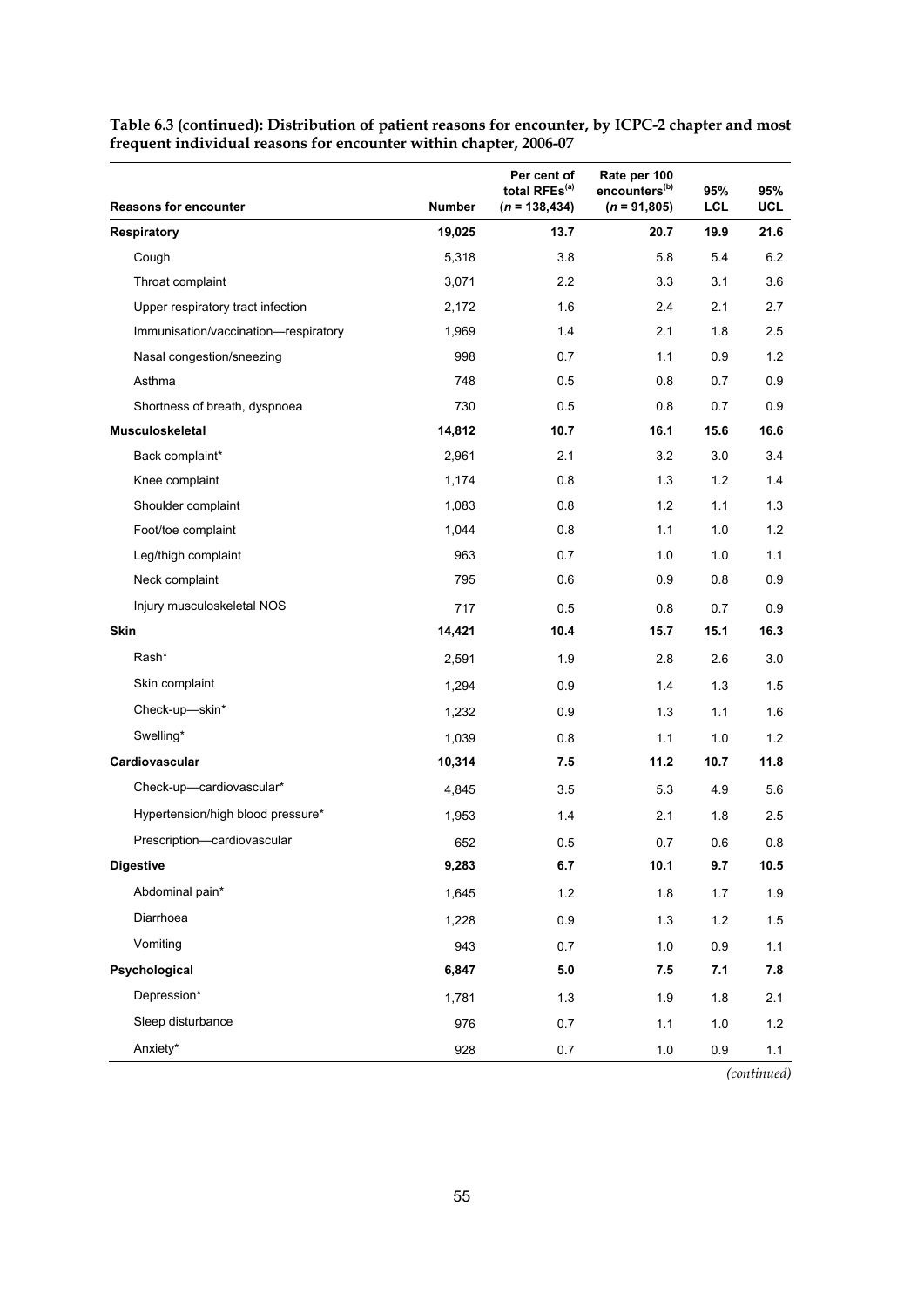| <b>Reasons for encounter</b>       | <b>Number</b> | Per cent of<br>total RFEs <sup>(a)</sup><br>$(n = 138, 434)$ | Rate per 100<br>encounters <sup>(b)</sup><br>$(n = 91,805)$ | 95%<br><b>LCL</b> | 95%<br><b>UCL</b> |
|------------------------------------|---------------|--------------------------------------------------------------|-------------------------------------------------------------|-------------------|-------------------|
| <b>Endocrine &amp; metabolic</b>   | 5,911         | 4.3                                                          | 6.4                                                         | 6.1               | 6.8               |
|                                    |               |                                                              |                                                             |                   |                   |
| Prescription-endocrine/metabolic   | 834           | 0.6                                                          | 0.9                                                         | 0.8               | 1.0               |
| Diabetes (non-gestational)*        | 1,001         | 0.7                                                          | 1.1                                                         | 1.0               | 1.2               |
| Check-up-endocrine/metabolic*      | 709           | 0.5                                                          | 0.8                                                         | 0.7               | 0.9               |
| Blood test-endocrine/metabolic     | 640           | 0.5                                                          | 0.7                                                         | 0.6               | 0.8               |
| Female genital system              | 4,637         | 3.4                                                          | 5.1                                                         | 4.7               | 5.4               |
| Female genital check-up/pap smear* | 1,645         | 1.2                                                          | 1.8                                                         | 1.6               | 2.0               |
| Menstrual problems*                | 711           | 0.5                                                          | 0.8                                                         | 0.7               | 0.9               |
| Neurological                       | 4,513         | 3.3                                                          | 4.9                                                         | 4.7               | 5.2               |
| Headache                           | 1,444         | 1.0                                                          | 1.6                                                         | 1.4               | 1.7               |
| Vertigo/dizziness                  | 1,016         | 0.7                                                          | 1.1                                                         | 1.0               | 1.2               |
| Ear                                | 3,255         | 2.4                                                          | 3.6                                                         | 3.4               | 3.7               |
| Ear pain                           | 1,285         | 0.9                                                          | 1.4                                                         | 1.3               | 1.5               |
| Pregnancy & family planning        | 3,022         | 2.2                                                          | 3.3                                                         | 3.0               | 3.6               |
| Pre/postnatal check-up*            | 768           | 0.6                                                          | 0.8                                                         | 0.7               | 1.0               |
| Oral contraception*                | 660           | 0.5                                                          | 0.7                                                         | 0.6               | 0.8               |
| Urology                            | 2,370         | 1.7                                                          | 2.6                                                         | 2.4               | 2.7               |
| Eye                                | 2,329         | 1.7                                                          | 2.5                                                         | 2.4               | 2.7               |
| <b>Male genital system</b>         | 1,128         | 0.8                                                          | 1.2                                                         | 1.1               | 1.3               |
| <b>Blood</b>                       | 1,123         | 0.8                                                          | 1.2                                                         | 1.1               | 1.4               |
| <b>Social</b>                      | 806           | 0.6                                                          | 0.9                                                         | 0.8               | 1.0               |
| <b>Total RFEs</b>                  | 138,434       | 100.0                                                        | 150.8                                                       | 148.9             | 152.7             |

**Table 6.3 (continued): Distribution of patient reasons for encounter, by ICPC-2 chapter and most frequent individual reasons for encounter within chapter, 2006–07** 

(a) Only those individual RFEs accounting for >= 0.5% of total RFEs are included.

(b) Figures do not total 100 as more than one RFE can be recorded at each encounter.

Includes multiple ICPC-2 or ICPC-2 PLUS codes (see Appendix 4, <www.aihw.gov.au/publications/index.cfm>).

*Note*: RFEs—reasons for encounter; LCL—lower confidence limit; UCL—upper confidence limit; NOS—not otherwise specified; NEC—not elsewhere classified.

#### **Distribution of RFEs by ICPC-2 component**

The distribution of patient RFEs by ICPC-2 component is presented in Table 6.4 expressed as a percentage of all RFEs and as a rate per 100 encounters with 95% confidence limits. Nearly half (45.1%) of patient RFEs were expressed in terms of symptoms or complaints (for example 'tired', 'fever'). RFEs were described in diagnostic terms for 18.5% of RFEs (for example 'I am here about my diabetes', 'I think I have depression'). The remaining 36.4% of RFEs were described in terms of processes of care, such as requests for a health check, to renew scripts, to get a referral, find out test results or get a medical certificate.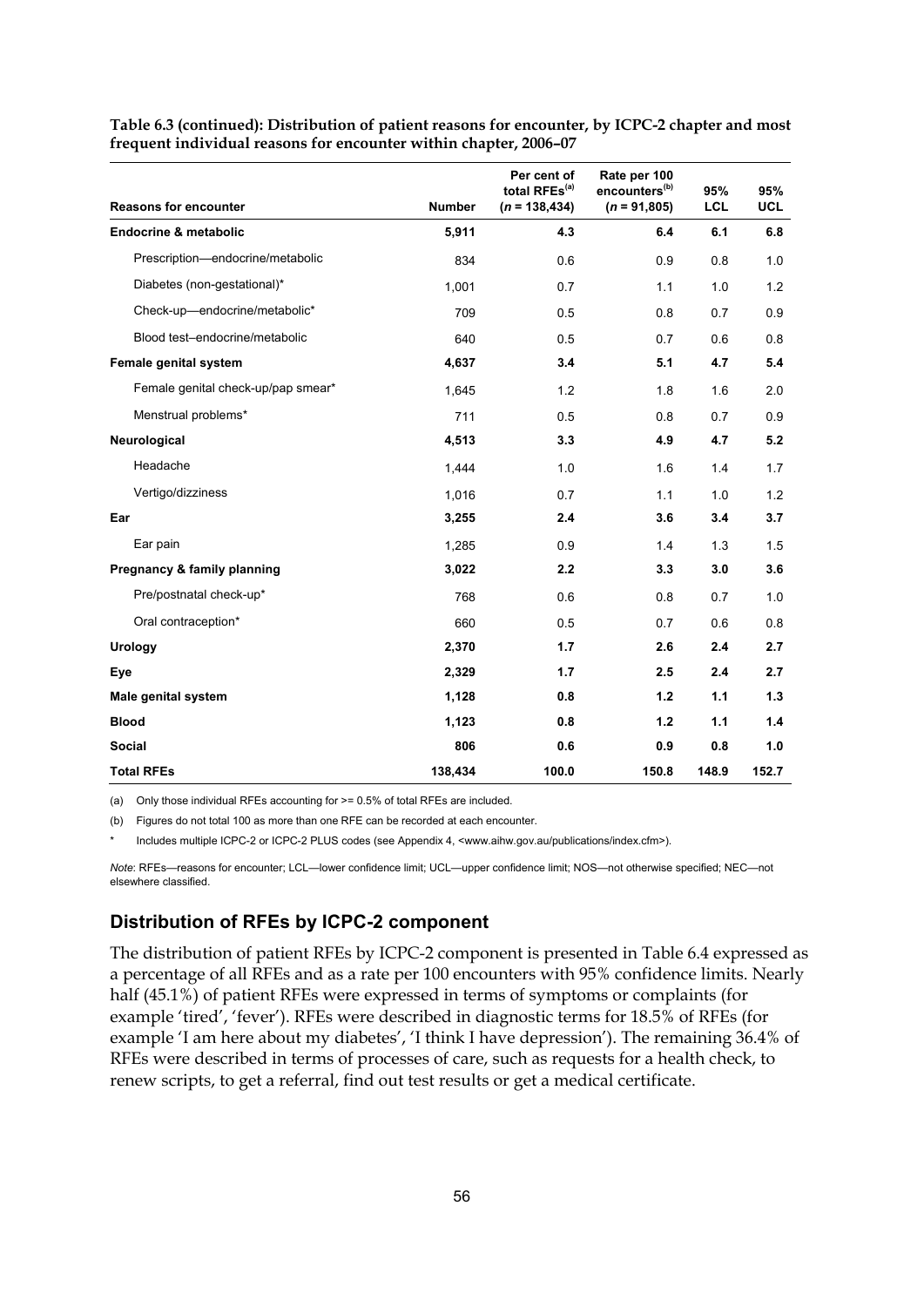| <b>ICPC-2 component</b>                | <b>Number</b> | Per cent of<br>total RFEs<br>$(n = 138, 434)$ | Rate per 100<br>encounters <sup>(a)</sup><br>$(n = 91,805)$ | 95%<br><b>LCL</b> | 95%<br><b>UCL</b> |
|----------------------------------------|---------------|-----------------------------------------------|-------------------------------------------------------------|-------------------|-------------------|
| Symptoms & complaints                  | 62.363        | 45.1                                          | 67.9                                                        | 66.1              | 69.8              |
| Diagnoses, diseases                    | 25.575        | 18.5                                          | 27.9                                                        | 26.2              | 29.5              |
| Diagnostic & preventive procedures     | 22,759        | 16.4                                          | 24.8                                                        | 23.8              | 25.7              |
| Medications, treatments & therapeutics | 12,999        | 9.4                                           | 14.2                                                        | 13.5              | 14.8              |
| Referrals & other RFEs                 | 6,729         | 4.9                                           | 7.3                                                         | 6.9               | 7.8               |
| Results                                | 6,312         | 4.6                                           | 6.9                                                         | 6.5               | 7.3               |
| Administrative                         | 1.697         | 1.2                                           | 1.9                                                         | 1.7               | 2.0               |
| <b>Total RFEs</b>                      | 138.343       | 100.0                                         | 150.8                                                       | 148.9             | 152.7             |

#### **Table 6.4: Distribution of RFEs by ICPC-2 component, 2006–07**

(a) Figures do not total 100 as more than one RFE can be recorded at each encounter.

*Note:* RFEs—reasons for encounter; LCL—lower confidence limit; UCL—upper confidence limit.

#### **Most frequent patient reasons for encounter**

The 30 most commonly recorded RFEs, listed in order of frequency in Table 6.5, accounted for more than half of all RFEs. In this analysis the specific ICPC-2 chapter to which an acrosschapter RFE belongs is disregarded, so that, for example, 'check-up—all' includes all checkups from all body systems irrespective of whether the type was specified.

Of the top 30 most common RFEs, 18 were descriptive of symptoms such as cough, throat & back complaints and rash. However, four of the top five RFEs reflected requests for a process of care (that is, requests for check-ups, prescriptions, test results and immunisations) and together accounted for a quarter of all RFEs (24.9%) (Table 6.5).

|                                   |               | Per cent of total<br><b>RFEs</b> | Rate per 100<br>encounters <sup>(a)</sup> | 95%        | 95%        |
|-----------------------------------|---------------|----------------------------------|-------------------------------------------|------------|------------|
| Patient reason for encounter      | <b>Number</b> | $(n = 138, 434)$                 | $(n = 91,805)$                            | <b>LCL</b> | <b>UCL</b> |
| Check-up-all*                     | 13,367        | 9.7                              | 14.6                                      | 13.9       | 15.2       |
| Prescription-all*                 | 10,800        | 7.8                              | 11.8                                      | 11.2       | 12.4       |
| Test results*                     | 6,312         | 4.6                              | 6.9                                       | 6.5        | 7.3        |
| Cough                             | 5,318         | 3.8                              | 5.8                                       | 5.4        | 6.2        |
| Immunisation/vaccination-all*     | 3,956         | 2.9                              | 4.3                                       | 3.9        | 4.7        |
| Throat complaint                  | 3,071         | 2.2                              | 3.3                                       | 3.1        | 3.6        |
| Back complaint*                   | 2,961         | 2.1                              | 3.2                                       | 3.0        | 3.4        |
| Rash*                             | 2,591         | 1.9                              | 2.8                                       | 2.6        | 3.0        |
| Upper respiratory tract infection | 2,172         | 1.6                              | 2.4                                       | 2.1        | 2.7        |
| Hypertension/high blood pressure* | 1,953         | 1.4                              | 2.1                                       | 1.8        | 2.5        |
| Depression*                       | 1,781         | 1.3                              | 1.9                                       | 1.8        | 2.1        |
| Fever                             | 1,671         | 1.2                              | 1.8                                       | 1.6        | 2.0        |
| Abdominal pain*                   | 1,645         | 1.2                              | 1.8                                       | 1.7        | 1.9        |
| Administrative procedure NOS      | 1,501         | 1.1                              | 1.6                                       | 1.5        | 1.8        |

#### **Table 6.5: Most frequent patient reasons for encounter, 2006–07**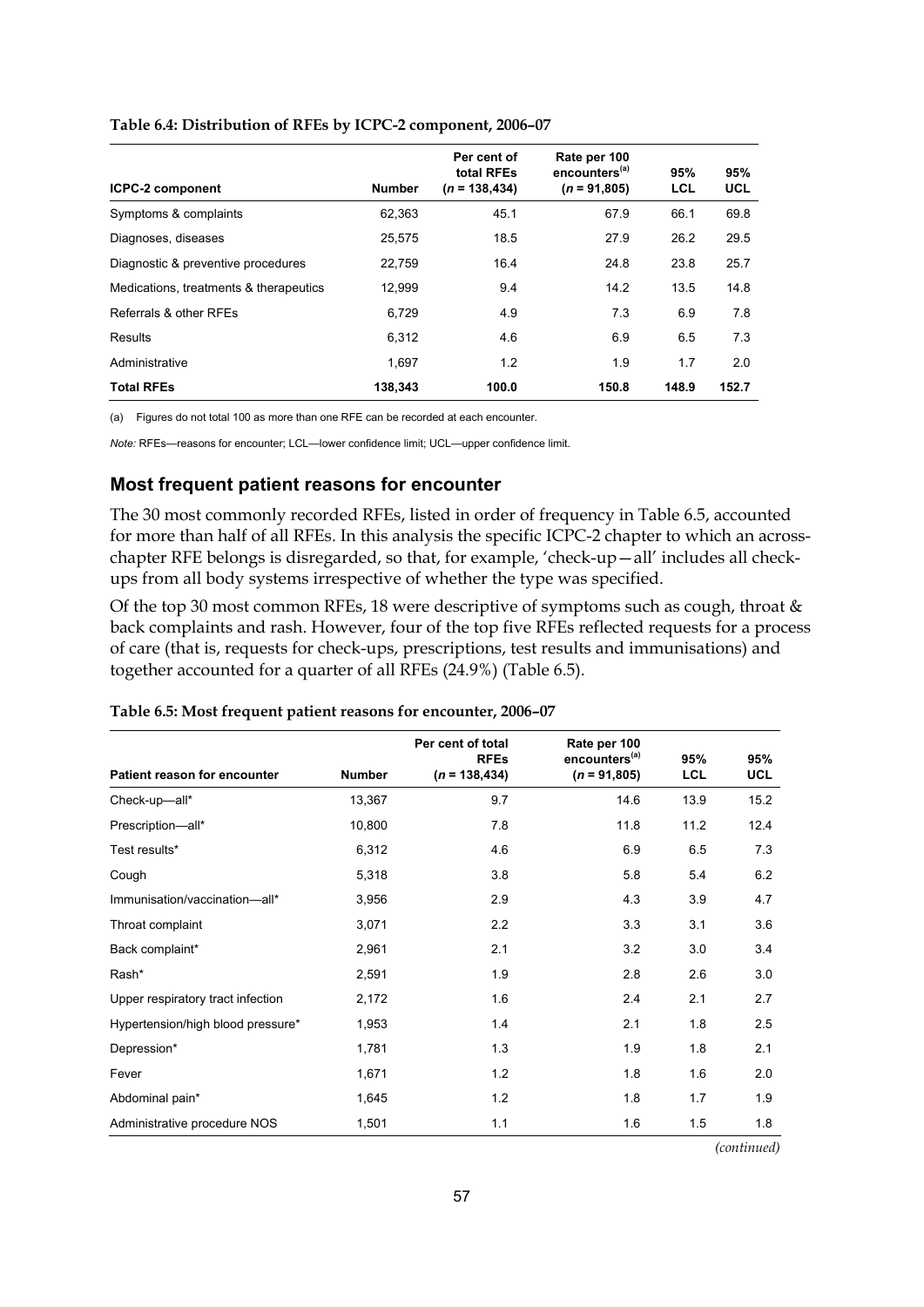| Patient reason for encounter | <b>Number</b> | Per cent of total<br><b>RFEs</b><br>$(n = 138, 434)$ | Rate per 100<br>encounters <sup>(a)</sup><br>$( = 91, 805)$ | 95%<br><b>LCL</b> | 95%<br><b>UCL</b> |
|------------------------------|---------------|------------------------------------------------------|-------------------------------------------------------------|-------------------|-------------------|
| Headache                     | 1.444         | 1.0                                                  | 1.6                                                         | 1.4               | 1.7               |
| Skin complaint               | 1,294         | 0.9                                                  | 1.4                                                         | 1.3               | 1.5               |
| Ear pain                     | 1,285         | 0.9                                                  | 1.4                                                         | 1.3               | 1.5               |
| Weakness/tiredness           | 1,252         | 0.9                                                  | 1.4                                                         | 1.2               | 1.5               |
| Diarrhoea                    | 1,228         | 0.9                                                  | 1.3                                                         | 1.2               | 1.5               |
| Knee complaint               | 1,174         | 0.8                                                  | 1.3                                                         | 1.2               | 1.4               |
| <b>Blood test NOS</b>        | 1,114         | 0.8                                                  | 1.2                                                         | 1.1               | 1.4               |
| Shoulder complaint           | 1,083         | 0.8                                                  | 1.2                                                         | 1.1               | 1.3               |
| Chest pain NOS               | 1,073         | 0.8                                                  | 1.2                                                         | 1.1               | 1.3               |
| Foot/toe complaint           | 1,044         | 0.8                                                  | 1.1                                                         | 1.0               | 1.2               |
| Swelling*                    | 1,039         | 0.8                                                  | 1.1                                                         | 1.0               | 1.2               |
| Vertigo/dizziness            | 1,016         | 0.7                                                  | 1.1                                                         | 1.0               | 1.2               |
| Diabetes-all*                | 1,010         | 0.7                                                  | 1.1                                                         | 1.0               | 1.2               |
| Nasal congestion/sneezing    | 998           | 0.7                                                  | 1.1                                                         | 0.9               | 1.2               |
| Sleep disturbance            | 976           | 0.7                                                  | 1.1                                                         | 1.0               | 1.2               |
| Leg/thigh complaint          | 963           | 0.7                                                  | 1.0                                                         | 1.0               | 1.1               |
| <b>Subtotal</b>              | 77,092        | 55.7                                                 |                                                             |                   |                   |
| <b>Total RFEs</b>            | 138,434       | 100.0                                                | 150.8                                                       | 148.9             | 152.7             |

#### **Table 6.5 (continued): Most frequent patient reasons for encounter, 2006–07**

(a) Figures do not total 100 as more than one RFE can be recorded at each encounter. Also, only the most frequent RFEs are included.

Includes multiple ICPC-2 or ICPC-2 PLUS codes (see Appendix 4, <www.aihw.gov.au/publications/index.cfm>).

*Note:* RFEs—reasons for encounter; LCL—lower confidence limit; UCL—upper confidence limit; NOS—not otherwise specified.

# **6.2 Changes over time, 1998–99 to 2006–07**

## **Age–sex distribution of patients at encounter**

Figure 6.2 shows that between 1998–99 and 2006–07 the proportion of encounters that were with patients aged 45–64 years increased from 24.4% to 28.2%. The proportion that were with patients 75 years or older also increased from 11.7% to 15.2%. At the same time, there was a decrease in the proportion of encounters that were with younger patients. Specifically, encounters with patients aged less than 1 year decreased from 2.4% to 1.8% of all encounters, those with patients aged 1–4 years from 5.7% to 4.1% and those with patients 5–14 years from 7.7% to 5.6%. There was also a significant decrease in the proportion of encounters that were with patients aged 25–44 years, from 26.0% in 1998–99 to 23.3% in 2006–07.

Table 6.6 shows that there was a large decrease in encounters with patients aged less than 45 years (from 51.6% in 1998–99 to 43.9% in 2006–07). This represents an extrapolated decrease of more than 8 million encounters with patients aged 0–44 years nationally from 1998–99 to 2006–07. There was a concomitant estimated national increase of about 7.6 million encounters with patients aged 45 years and over.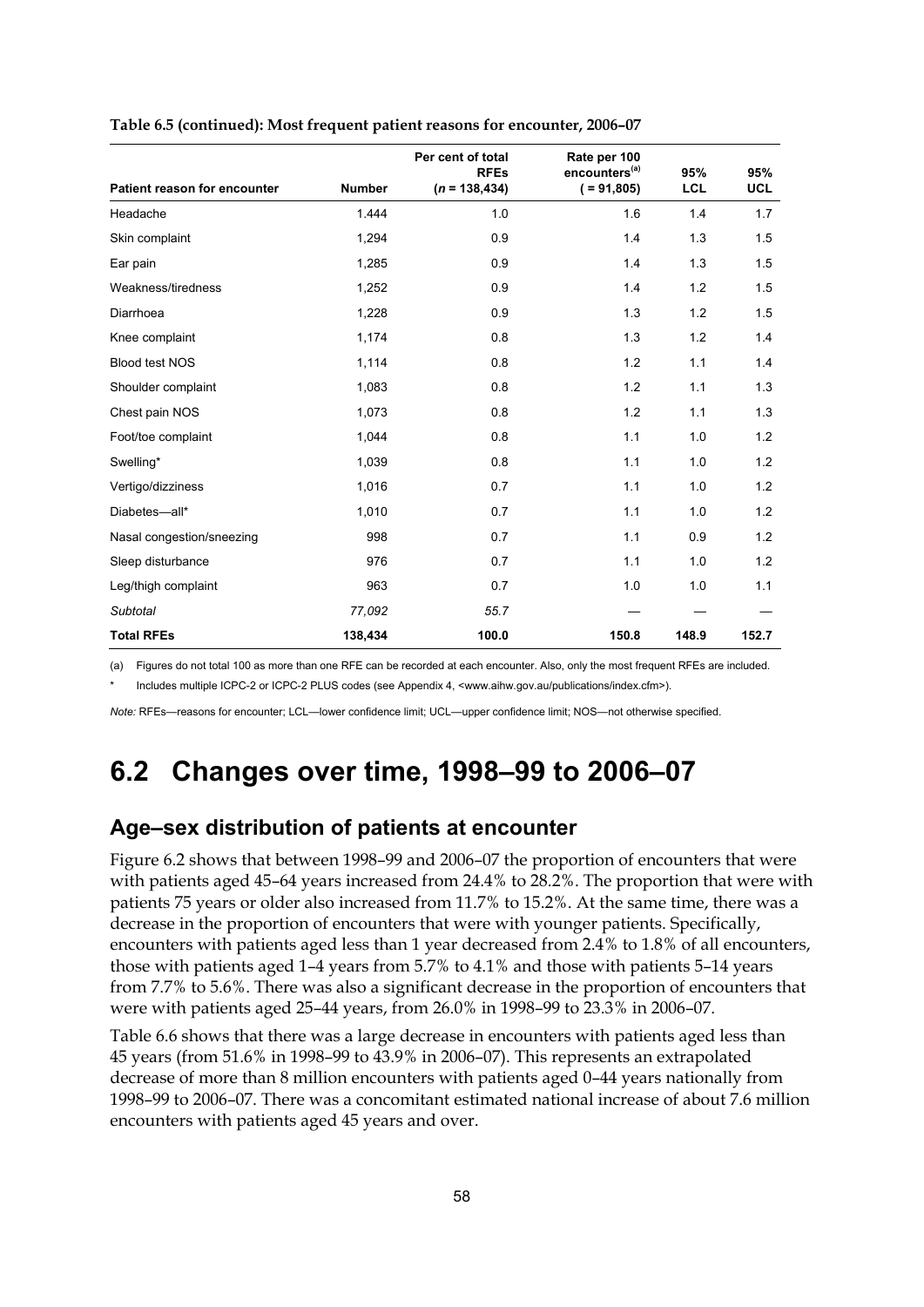From 1998–99 to 2006–07 there was been a trend towards an increase in the proportion of males at general practice encounters. This trend was tested using simple linear regression analysis (which accounted for the cluster sample design) and found to represent a significant increase, equivalent to an annual increase of 0.17% encounters with male patients  $(t = 3.4, p < 0.001, df = 8,920).$ 



## **Other patient characteristics**

Table 6.6 shows that the proportion of encounters with patients holding a Commonwealth concession card fluctuated over the years. Initially it decreased from 43.1% in 1998–99 to a low of 36.7% in 2000–01, then increased to a high of 43.2% in 2004–05 from which it has decreased to the current level of 41.5%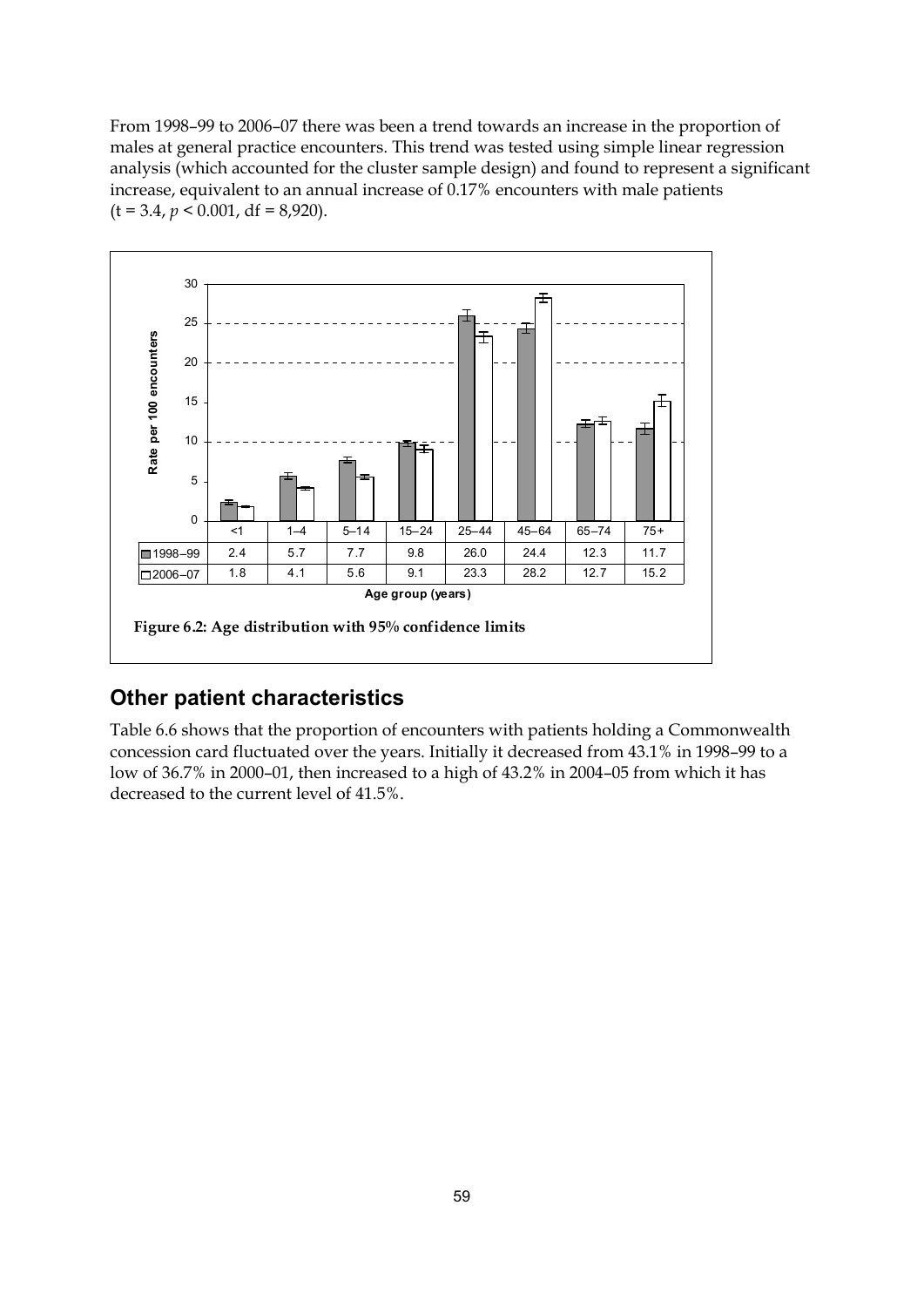|                                         | Rate per 100 encounters (95% CI) |                         |                         |                         |                         |                         |                         |                         |                         |              | Change <sup>(a)</sup> |
|-----------------------------------------|----------------------------------|-------------------------|-------------------------|-------------------------|-------------------------|-------------------------|-------------------------|-------------------------|-------------------------|--------------|-----------------------|
|                                         | 1998-99                          | 1999-00                 | 2000-01                 | $2001 - 02$             | 2002-03                 | 2003-04                 | 2004-05                 | 2005-06                 | 2006-07                 | ተ            |                       |
| <b>Patient variable</b>                 | $(n = 96,901)$                   | $(n = 104, 856)$        | $(n = 99, 307)$         | $(n = 96,973)$          | $(n = 100, 987)$        | $(n = 98, 877)$         | $(n = 94, 386)$         | $(n = 101,993)$         | $(n = 91,805)$          | $\downarrow$ | (000)                 |
| Sex (missing $n$ ) <sup>(b)</sup>       | (1, 474)                         | (1, 182)                | (1, 111)                | (809)                   | (911)                   | (932)                   | (809)                   | (788)                   | (765)                   |              |                       |
| Male                                    | 42.3<br>$(41.6 - 43.0)$          | 42.7<br>$(42.0 - 43.5)$ | 42.9<br>$(42.2 - 43.6)$ | 42.6<br>$(41.9 - 43.3)$ | 42.2<br>$(41.4 - 42.9)$ | 42.6<br>$(41.8 - 43.3)$ | 43.5<br>$(42.7 - 44.3)$ | 44.0<br>$(43.2 - 44.7)$ | 43.7<br>$(42.9 - 44.5)$ |              |                       |
| Female                                  | 57.7<br>$(57.0 - 58.4)$          | 57.3<br>$(56.5 - 58.0)$ | 57.1<br>$(56.4 - 57.8)$ | 57.4<br>$(56.7 - 58.1)$ | 57.8<br>$(57.0 - 58.6)$ | 57.4<br>$(56.7 - 58.2)$ | 56.5<br>$(55.7 - 57.3)$ | 56.0<br>$(55.3 - 56.8)$ | 56.3<br>$(55.5 - 57.1)$ |              |                       |
| Age group (missing $n$ ) <sup>(b)</sup> | (1,023)                          | (804)                   | (846)                   | (760)                   | (895)                   | (905)                   | (925)                   | (769)                   | (779)                   |              |                       |
| < 1 year                                | 2.4<br>$(2.2 - 2.6)$             | 2.4<br>$(2.2 - 2.5)$    | 2.1<br>$(1.9 - 2.3)$    | 2.0<br>$(1.9 - 2.1)$    | 1.9<br>$(1.8 - 2.1)$    | 1.8<br>$(1.7 - 1.9)$    | 1.9<br>$(1.8 - 2.1)$    | 2.1<br>$(1.9 - 2.2)$    | 1.8<br>$(1.7 - 2.0)$    | ↓            | $-630$                |
| $1-4$ years                             | 5.7<br>$(5.3 - 6.0)$             | 5.2<br>$(4.9 - 5.5)$    | 5.4<br>$(5.1 - 5.7)$    | 4.9<br>$(4.6 - 5.2)$    | 5.0<br>$(4.7 - 5.3)$    | 4.6<br>$(4.3 - 4.8)$    | 4.3<br>$(4.0 - 4.7)$    | 4.3<br>$(4.0 - 4.5)$    | 4.1<br>$(3.9 - 4.4)$    | ₩            | $-1,680$              |
| 5-14 years                              | 7.7<br>$(7.3 - 8.1)$             | 7.2<br>$(6.9 - 7.5)$    | 6.8<br>$(6.4 - 7.2)$    | 6.4<br>$(6.1 - 6.7)$    | 6.6<br>$(6.3 - 6.9)$    | 5.9<br>$(5.6 - 6.3)$    | 5.8<br>$(5.5 - 6.1)$    | 6.0<br>$(5.7 - 6.3)$    | 5.6<br>$(5.3 - 5.9)$    | ↓            | $-2,210$              |
| $15-24$ years                           | 9.8<br>$(9.4 - 10.2)$            | 10.4<br>$(9.9 - 10.8)$  | 10.3<br>$(9.8 - 10.7)$  | 9.5<br>$(9.1 - 10.0)$   | 10.1<br>$(9.7 - 10.4)$  | 9.6<br>$(9.2 - 10.1)$   | 9.0<br>$(8.6 - 9.4)$    | 9.4<br>$(9.0 - 9.8)$    | 9.1<br>$(8.6 - 9.5)$    |              |                       |
| $25-44$ years                           | 26.0<br>$(25.3 - 26.7)$          | 26.3<br>$(25.5 - 27.0)$ | 26.3<br>$(25.6 - 27.0)$ | 25.8<br>$(25.1 - 26.5)$ | 25.7<br>$(24.9 - 26.4)$ | 24.1<br>$(23.4 - 24.8)$ | 24.4<br>$(23.7 - 25.1)$ | 23.9<br>$(23.2 - 24.7)$ | 23.3<br>$(22.6 - 24.0)$ | ↓            | $-2,960$              |
| $45 - 64$ years                         | 24.4<br>$(23.8 - 25.0)$          | 24.5<br>$(24.0 - 25.0)$ | 26.1<br>$(25.5 - 26.7)$ | 26.3<br>$(25.7 - 26.8)$ | 26.5<br>$(25.9 - 27.0)$ | 27.2<br>$(26.7 - 27.7)$ | 28.0<br>$(27.4 - 28.6)$ | 27.6<br>$(27.0 - 28.2)$ | 28.2<br>$(27.6 - 28.7)$ | ↑            | $+3,740$              |
| $65 - 74$ years                         | 12.3<br>$(11.7 - 12.8)$          | 12.0<br>$(11.5 - 12.5)$ | 11.7<br>$(11.2 - 12.2)$ | 12.3<br>$(11.8 - 12.8)$ | 11.6<br>$(11.1 - 12.0)$ | 12.4<br>$(11.9 - 12.9)$ | 12.6<br>$(12.1 - 13.2)$ | 12.2<br>$(11.7 - 12.6)$ | 12.7<br>$(12.2 - 13.2)$ |              |                       |
| $75+$ years                             | 11.7<br>$(11.1 - 12.4)$          | 12.1<br>$(11.4 - 12.9)$ | 11.3<br>$(10.7 - 12.0)$ | 12.8<br>$(12.0 - 13.5)$ | 12.7<br>$(11.9 - 13.4)$ | 14.4<br>$(13.6 - 15.2)$ | 13.9<br>$(13.1 - 14.7)$ | 14.6<br>$(13.7 - 15.4)$ | 15.2<br>$(14.4 - 16.0)$ | ↑            | $+3,520$              |

**Table 6.6: Characteristics of the patients at encounters, summary of annual results, BEACH, 1998–99 to 2006–07**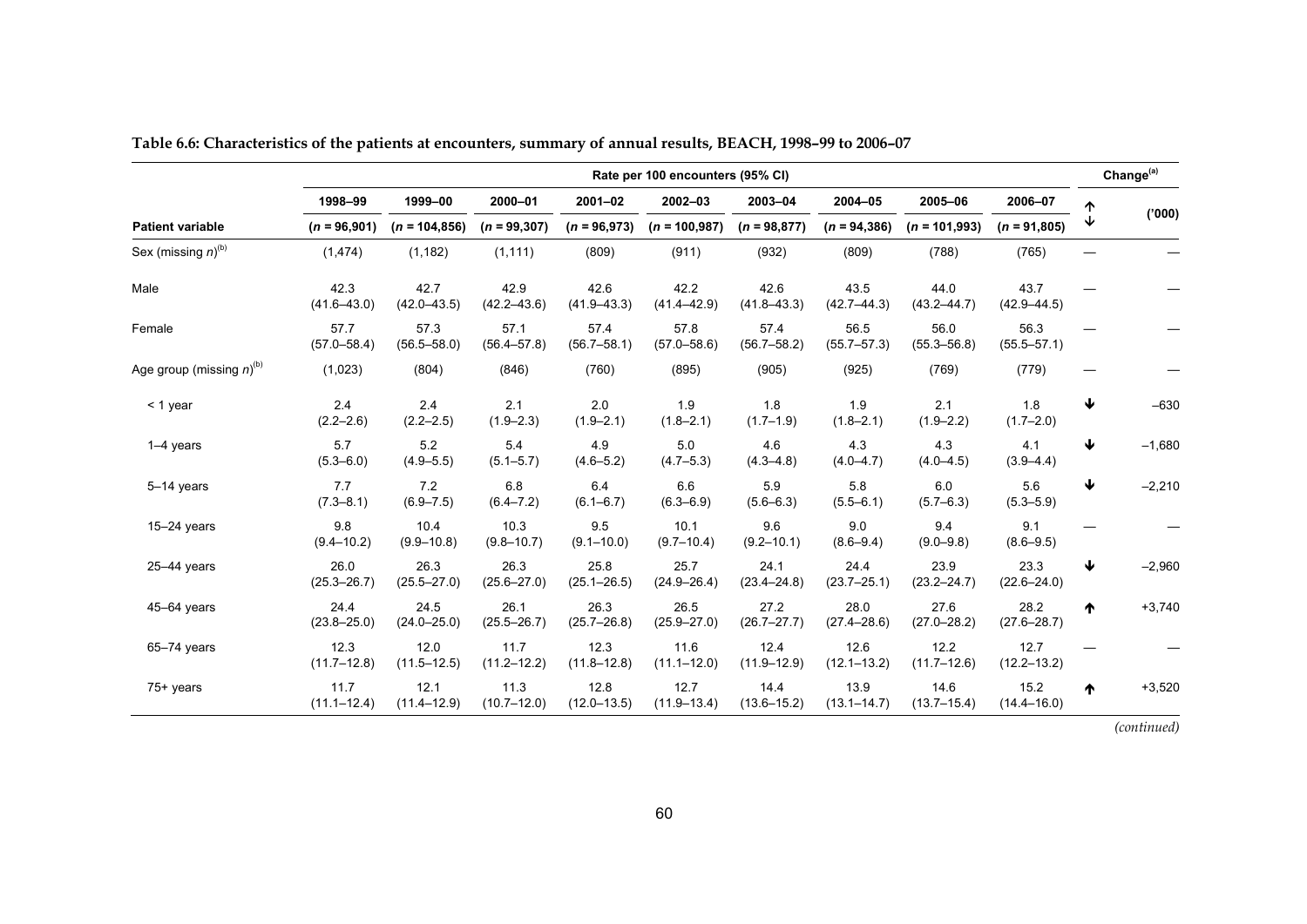|                                                    | Rate per 100 encounters (95% CI) |                         |                         |                         |                         |                         |                         |                         |                         |   | Change <sup>(a)</sup> |
|----------------------------------------------------|----------------------------------|-------------------------|-------------------------|-------------------------|-------------------------|-------------------------|-------------------------|-------------------------|-------------------------|---|-----------------------|
|                                                    | 1998-99                          | 1999-00                 | 2000-01                 | $2001 - 02$             | 2002-03                 | 2003-04                 | 2004-05                 | 2005-06                 | 2006-07                 | 个 |                       |
| <b>Patient variable</b>                            | $(n = 96,901)$                   | $(n = 104, 856)$        | $(n = 99, 307)$         | $(n = 96,973)$          | $(n = 100, 987)$        | $(n = 98, 877)$         | $(n = 94, 386)$         | $(n = 101,993)$         | $(n = 91,805)$          |   | ('000)                |
| Other characteristics <sup>(c)</sup>               |                                  |                         |                         |                         |                         |                         |                         |                         |                         |   |                       |
| New patient to practice                            | 9.1<br>$(8.5 - 9.7)$             | 7.3<br>$(6.7 - 7.9)$    | 8.0<br>$(7.2 - 8.7)$    | 8.9<br>$(8.2 - 9.5)$    | 9.7<br>$(8.9 - 10.5)$   | 9.1<br>$(8.4 - 9.8)$    | 8.9<br>$(8.1 - 9.6)$    | 8.9<br>$(8.2 - 9.7)$    | 8.4<br>$(7.7-9.2)$      |   |                       |
| Commonwealth concession<br>card                    | 43.1<br>$(41.7 - 44.5)$          | 38.6<br>$(37.0 - 40.2)$ | 36.7<br>$(35.1 - 38.3)$ | 41.9<br>$(40.4 - 43.3)$ | 40.4<br>$(38.8 - 41.9)$ | 42.5<br>$(41.0 - 44.0)$ | 43.2<br>$(41.8 - 44.7)$ | 42.1<br>$(40.6 - 43.7)$ | 41.5<br>$(39.9 - 43.0)$ | ş |                       |
| Repatriation health card <sup>(d)</sup>            | 3.4<br>$(3.1 - 3.6)$             | 2.9<br>$(2.6 - 3.1)$    | 3.1<br>$(2.9 - 3.4)$    | 3.3<br>$(3.0 - 3.5)$    | 3.3<br>$(3.0 - 3.6)$    | 3.5<br>$(3.2 - 3.8)$    | 3.2<br>$(2.9 - 3.4)$    | 3.1<br>$(2.8 - 3.3)$    | 3.1<br>$(2.8 - 3.3)$    |   |                       |
| Non-English-speaking<br>background                 | 14.5<br>$(12.9 - 16.0)$          | 8.0<br>$(6.5 - 9.5)$    | 8.0<br>$(7.2 - 8.7)$    | 9.3<br>$(7.6 - 11.0)$   | 10.6<br>$(9.0 - 12.2)$  | 9.7<br>$(7.8 - 11.6)$   | 10.8<br>$(9.0 - 12.6)$  | 9.8<br>$(8.2 - 11.4)$   | 7.1<br>$(5.8 - 8.5)$    | ş |                       |
| Aboriginal person and/or<br>Torres Strait Islander | 1.2<br>$(0.9 - 1.5)$             | 0.7<br>$(0.5 - 0.9)$    | 0.8<br>$(0.5 - 1.1)$    | 1.0<br>$(0.8 - 1.3)$    | 1.0<br>$(0.8 - 1.3)$    | 1.6<br>$(1.2 - 2.0)$    | 1.3<br>$(1.0 - 1.7)$    | 0.9<br>$(0.6 - 1.1)$    | 0.9<br>$(0.6 - 1.2)$    | ş |                       |

**Table 6.6 (continued): Characteristics of the patients at encounters, summary of annual results, BEACH, 1998–99 to 2006–07** 

(a) The direction and type of change from 1998–99 to 2006–07 is indicated for each variable:  $\gamma \vee$  indicates a statistically significant change, § indicates a non-linear significant or marginal change, and — indicates th was no change. Statistically significant linear changes have been extrapolated to estimate the national average annual change and are reported in thousands in the far right column.

(b) Missing data removed.

(c) Missing data for each of the listed 'other' patient characteristics were counted as a 'no' response.

(d) The 1998–99 and 1999–00 results published here include patients who held either a gold or white Repatriation health card; previously published figures only included patients who held the gold card.

*Note*: CI—confidence interval.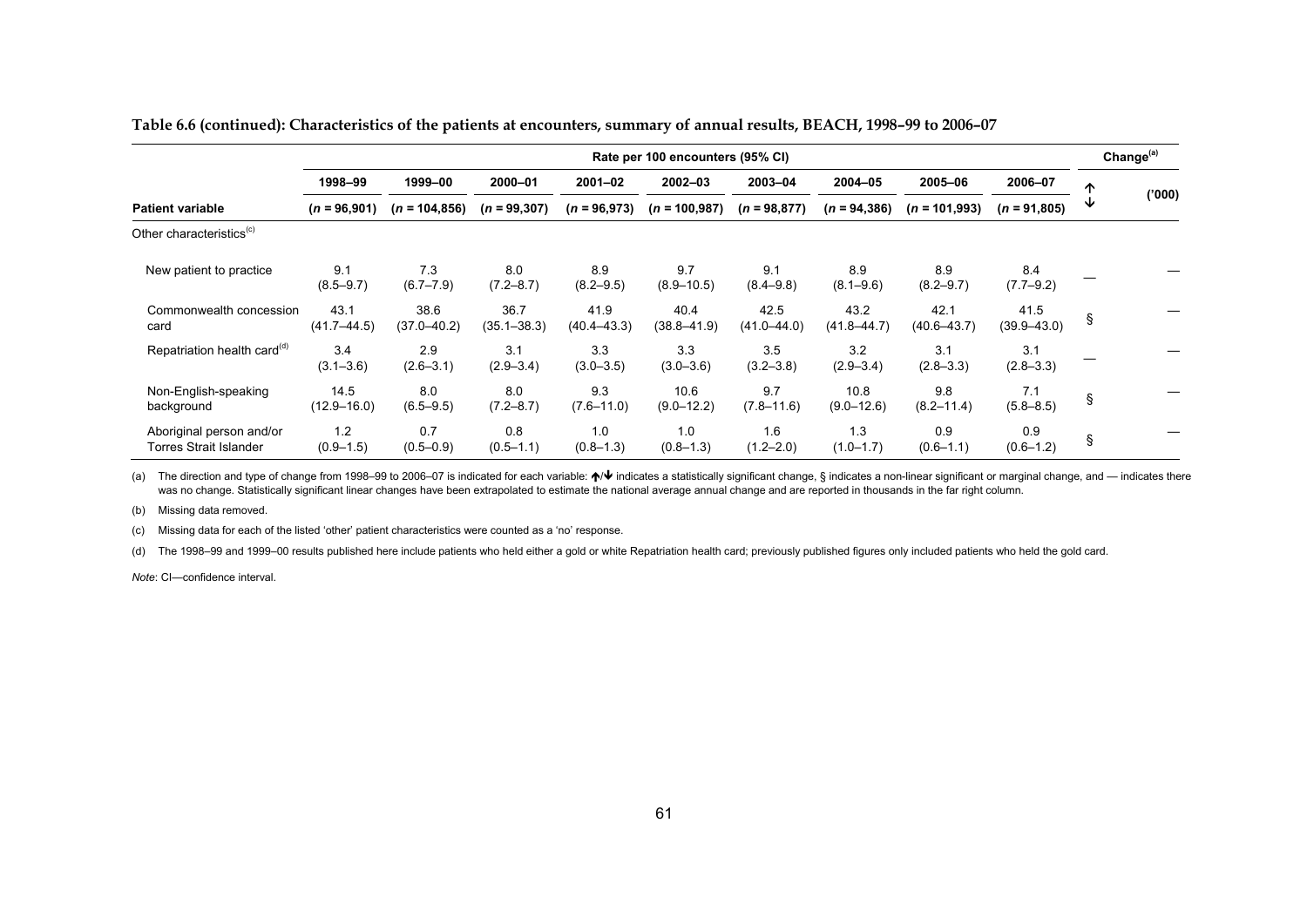# **Patient reasons for encounter**

### **Number of reasons for encounter**

Table 6.7 shows there has been a decrease in the proportion of patients giving a single RFE, from 63.4% in 1998–99 to 60.6% in 2006–07, equating to a national decrease of over 3 million single RFE encounters. To balance this there has been an increase in the proportion of encounters at which three RFEs are recorded, from 9.7% in 1998–99 to 11.4% in 2006–07, suggesting approximately 1.5 million more encounters nationally where three RFEs were reported in 2006–07 than in 1998–99.

## **Reasons for encounter by ICPC-2 chapter**

Table 6.8 shows that between 1998–99 and 2006–07 there has been:

- a significant increase in the overall rate of RFEs, from 146.3 per 100 encounters in 1998–99 to 150.8 per 100 encounters in 2006–07. This increase equates to approximately 3.6 million extra RFEs nationally in 2006–07 than in 1998–99
- a 40% increase in the rate of general and unspecified RFEs, equating to an approximate increase of over 11 million general and unspecified RFEs from 1998–99 to 2006–07 nationally
- a 14% increase in the rate RFEs related to the endocrine and metabolic systems, equating to a national increase of about 780,000 encounters where RFEs associated with the endocrine and metabolic systems were recorded nationally
- a 17% decrease in the rate of respiratory related RFEs equating to a decrease of approximately 4.4 million encounters with respiratory RFEs nationally
- a 20% decrease in the rate of ear related RFEs equating to a decrease of roughly 960,000 encounters with ear related RFEs nationally
- a significant decrease in the rate of RFEs related to the blood and blood-forming organs by a third, equating to a decrease of about 630,000 encounters with such RFEs.

## **Distribution of RFEs by ICPC-2 component**

Table 6.9 shows that between 1998–99 and 2006–07:

- requests for test results doubled, equating to an increase of roughly 3.6 million encounters with such requests in 2006–07 than in 1998–99
- there has been a 70% increase in the rate of requests for an administrative procedure (such as a medical certificate), equating to an increase of approximately 810,000 requests for an administrative procedure nationally
- patient requests for medications, treatments and therapeutics (such as repeat prescriptions) increased by a third, resulting in about 3.9 million requests of this type nationally in 2006–07 than in 1998–99
- there was a slight increase in the rate of requests for a diagnostic or preventative procedure. This increase equates to approximately 2.3 million additional RFEs of this type in 2006–07 than in 1998–99. Diagnostic and preventative procedures include health examinations, check-ups, blood tests, pap smears.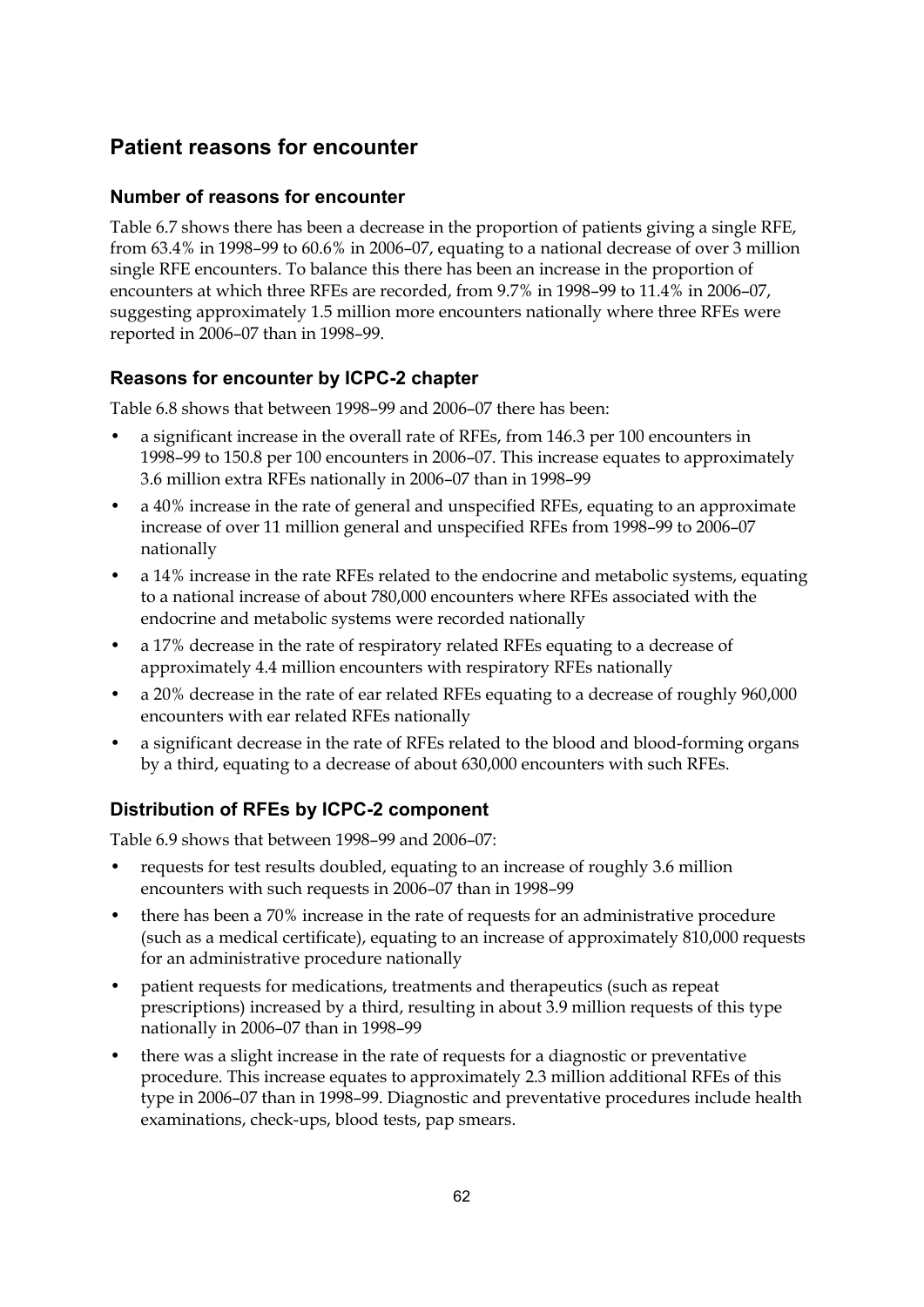RFEs expressed in terms of a symptom or complaint (for example 'tired', 'feeling anxious') were the most frequent. The presentation rate of symptoms or complaints has fluctuated over the years. It increased between 1998–99 and 2000–01, and has been decreasing ever since. The rate at which patients described their RFE in terms of a specific diagnosis or disease decreased steadily between 1998–99 and 2004–05 but over the most recent years has been increasing.

There was a 60% increase in patients describing their RFEs as a need for a referral or that the encounter was initiated by someone other than the patient between 1998–99 and 1999–00. Since then the rate has been fairly consistent.

### **Most frequent patient reasons for encounter**

Table 6.10 shows that between 1998–99 and 2006–07:

- the rate at which patients cited a need to get their prescription(s) as an RFE has increased by 40%, equating to an increase of about 3.6 million encounters with this RFE
- the rate of patient attendance to secure test results has doubled, equating to an increase of 3.6 million encounters with an RFE of this type in 2006–07 than in 1998–99
- requests or a need for an administrative procedure has also doubled, equating to about 820,000 extra encounters with administrative procedure requests in 2006–07 than in 1998–99
- there was also a slight increase in the number of RFEs describing unspecified skin complaints
- the rate of requests for unspecified blood tests as a RFE increased by 70%, equating to roughly a half a million extra encounters with this RFE
- the presentation rate of ear pain decreased by a quarter, equating to 530,000 fewer encounters where ear pain was the reported RFE
- there was a 20% decrease in the presentation rate of abdominal pain, a 15% decrease in the rate of headache and a 25% decrease in the rate of neck pain
- patient presentations regarding asthma decreased by over 40% and the rate of acute bronchitis/bronchiolitis as an RFE halved. These two decreases combined suggests that there were approximately one million fewer encounters with RFEs of this type in 2006–07 than in 1998–99, which would partly explain the decrease in the rate of RFEs related to the respiratory system (Table 6.8).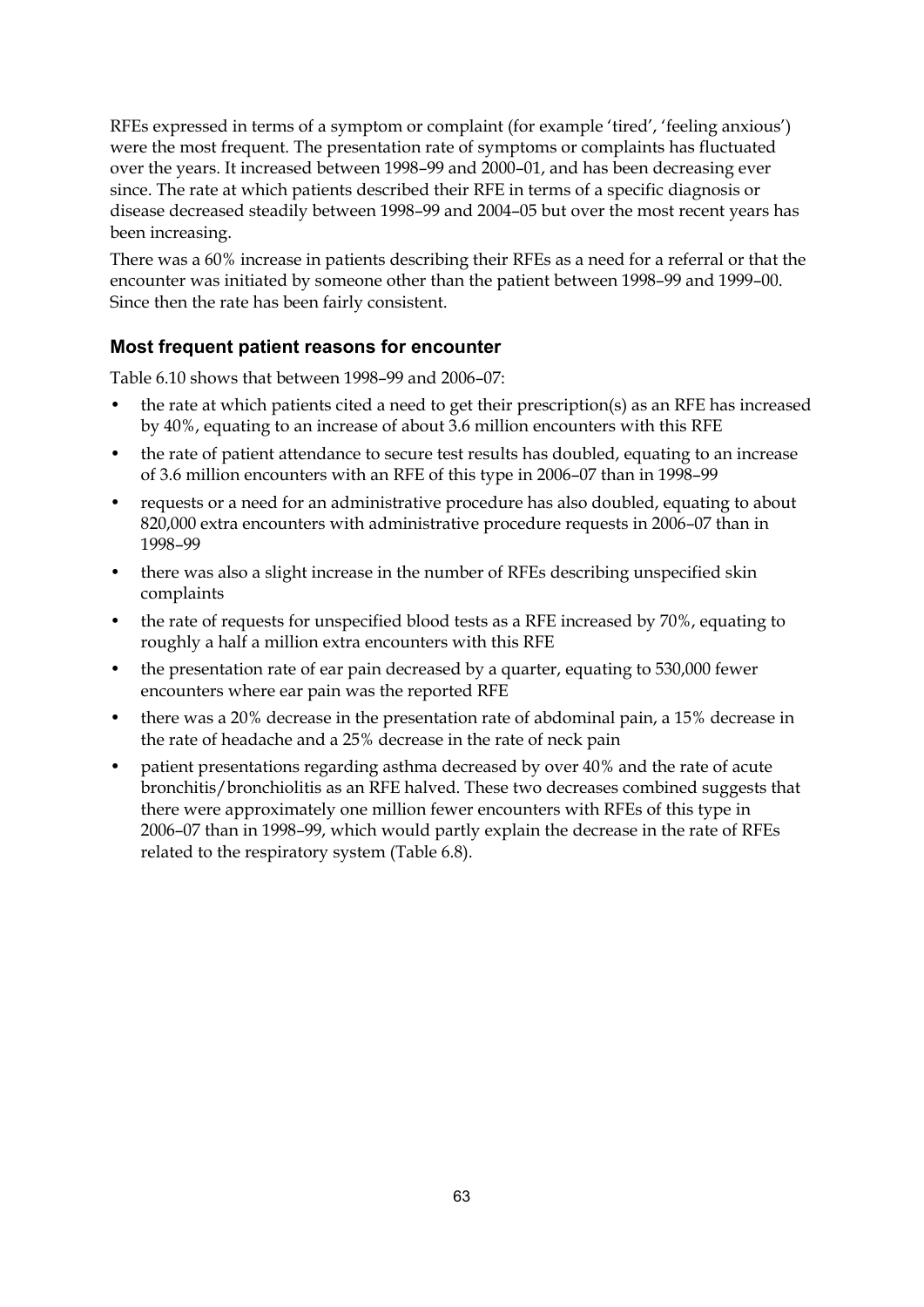|                       | Rate per 100 encounters (95% CI) |                         |                         |                         |                         |                         |                         |                         |                         |                 | Change <sup>(a)</sup> |   |       |
|-----------------------|----------------------------------|-------------------------|-------------------------|-------------------------|-------------------------|-------------------------|-------------------------|-------------------------|-------------------------|-----------------|-----------------------|---|-------|
| Number of reasons for | 1998-99                          | 1999-00                 | 2000-01                 | $2001 - 02$             | $2002 - 03$             | 2003-04                 | 2004-05                 | 2005-06                 | 2006-07                 | ∧               |                       |   |       |
| encounter             |                                  | $(n = 96,901)$          | $(n = 104, 856)$        | $(n = 99, 307)$         | $(n = 96,973)$          | $(n = 100, 987)$        |                         | $(n = 98.877)$          | $(n = 94, 386)$         | $(n = 101,993)$ | $(n = 91,805)$        | ₩ | (000) |
| One RFE               | 63.4<br>$(62.3 - 64.6)$          | 62.0<br>$(60.8 - 63.1)$ | 60.4<br>$(59.2 - 61.6)$ | 61.8<br>$(60.6 - 63.0)$ | 60.7<br>$(59.5 - 61.9)$ | 61.0<br>$(59.9 - 62.2)$ | 61.4<br>$(60.2 - 62.6)$ | 60.9<br>$(59.7 - 62.2)$ | 60.6<br>$(59.4 - 61.9)$ | ₩               | $-3,320$              |   |       |
| Two RFEs              | 26.8<br>$(26.1 - 27.5)$          | 27.5<br>$(26.9 - 28.2)$ | 28.2<br>$(27.6 - 28.9)$ | 27.2<br>$(26.5 - 28.0)$ | 27.8<br>$(27.1 - 28.4)$ | 27.7<br>$(27.0 - 28.4)$ | 27.6<br>$(26.9 - 28.3)$ | 27.8<br>$(27.1 - 28.5)$ | 27.9<br>$(27.2 - 28.7)$ | –               |                       |   |       |
| Three RFEs            | 9.7<br>$(9.2 - 10.4)$            | 10.5<br>$(9.8 - 11.1)$  | 11.4<br>$(10.7 - 12.1)$ | 11.0<br>$(10.3 - 11.6)$ | 11.6<br>$(10.8 - 12.3)$ | 11.3<br>$(10.5 - 12.0)$ | 11.0<br>$(10.3 - 11.7)$ | 11.2<br>$(10.5 - 11.9)$ | 11.4<br>$(10.7 - 12.2)$ | ₼               | $+1,680$              |   |       |

**Table 6.7: Number of patient reasons for encounter, summary of annual results, BEACH, 1998–99 to 2006–07** 

(a) The direction and type of change from 1998–99 to 2006–07 is indicated for each variable: ♦ ♦ indicates a statistically significant change and — indicates there was no change. Statistically significant linear changes have been extrapolated to estimate the national average annual change and are reported in thousands in the far right column.

*Note:* CI—confidence interval; RFEs—reasons for encounter.

**Table 6.8: Rate of patient reasons for encounter by ICPC-2 chapter, summary of annual results, BEACH, 1998–99 to 2006–07** 

|                       | Rate per 100 encounters <sup>(a)</sup> (95% CI) |                         |                         |                         |                         |                         |                         |                         |                         |   |           |
|-----------------------|-------------------------------------------------|-------------------------|-------------------------|-------------------------|-------------------------|-------------------------|-------------------------|-------------------------|-------------------------|---|-----------|
|                       | 1998-99                                         | 1999-00                 | 2000-01                 | 2001-02                 | $2002 - 03$             | 2003-04                 | 2004-05                 | 2005-06                 | 2006-07                 | 个 |           |
| <b>ICPC-2 Chapter</b> | $(n = 96,901)$                                  | $(n = 104, 856)$        | $(n = 99, 307)$         | $(n = 96,973)$          | $(n = 100, 987)$        | $(n = 98,877)$          | $(n = 94, 386)$         | $(n = 101,993)$         | $(n = 91,805)$          | ◡ | (000)     |
| General & unspecified | 26.6<br>$(25.7 - 27.4)$                         | 29.0<br>$(28.1 - 29.9)$ | 28.3<br>$(27.5 - 29.1)$ | 30.9<br>$(29.9 - 31.8)$ | 34.6<br>$(33.6 - 35.6)$ | 36.2<br>$(35.2 - 37.2)$ | 36.5<br>$(35.5 - 37.6)$ | 36.3<br>(35.2–37.4)     | 37.7<br>$(36.7 - 38.8)$ | ↑ | $+11,220$ |
| Respiratory           | 24.8<br>$(24.0 - 25.6)$                         | 25.3<br>$(24.3 - 26.2)$ | 24.6<br>$(23.7 - 25.4)$ | 23.4<br>$(22.6 - 24.2)$ | 23.0<br>$(22.0 - 24.0)$ | 21.4<br>$(20.6 - 22.2)$ | 20.6<br>$(19.8 - 21.4)$ | 21.9<br>$(21.1 - 22.7)$ | 20.7<br>$(19.9 - 21.6)$ | ₩ | $-4,390$  |
| Musculoskeletal       | 16.7<br>$(16.1 - 17.4)$                         | 16.6<br>$(16.1 - 17.1)$ | 17.7<br>$(17.1 - 18.2)$ | 16.7<br>$(16.1 - 17.3)$ | 17.7<br>$(17.2 - 18.3)$ | 16.3<br>$(15.7 - 16.9)$ | 16.7<br>$(16.0 - 17.3)$ | 16.4<br>(15.8–16.9)     | 16.1<br>$(15.6 - 16.6)$ | ş |           |
| <b>Skin</b>           | 15.1<br>$(14.6 - 15.5)$                         | 15.1<br>$(14.7 - 15.6)$ | 15.5<br>$(15.0 - 16.0)$ | 14.4<br>$(13.9 - 14.9)$ | 14.7<br>$(14.3 - 15.2)$ | 15.1<br>(14.5–15.7)     | 15.6<br>$(15.0 - 16.2)$ | 15.0<br>(14.5–15.6)     | 15.7<br>$(15.1 - 16.3)$ |   |           |
| Cardiovascular        | 11.4<br>$(10.9 - 12.0)$                         | 11.2<br>$(10.6 - 11.8)$ | 11.7<br>$(11.1 - 12.2)$ | 11.4<br>$(10.8 - 11.9)$ | 10.6<br>$(10.0 - 11.1)$ | 10.7<br>$(10.1 - 11.2)$ | 10.5<br>$(10.0 - 11.0)$ | 10.8<br>$(10.2 - 11.3)$ | 11.2<br>$(10.7 - 11.8)$ |   |           |
| Digestive             | 10.6<br>$(10.3 - 10.9)$                         | 10.4<br>$(10.0 - 10.7)$ | 11.1<br>$(10.7 - 11.5)$ | 10.6<br>$(10.2 - 11.0)$ | 10.4<br>$(10.0 - 10.8)$ | 10.7<br>$(10.3 - 11.2)$ | 9.9<br>$(9.5 - 10.3)$   | 9.9<br>$(9.5 - 10.3)$   | 10.1<br>$(9.7 - 10.5)$  |   |           |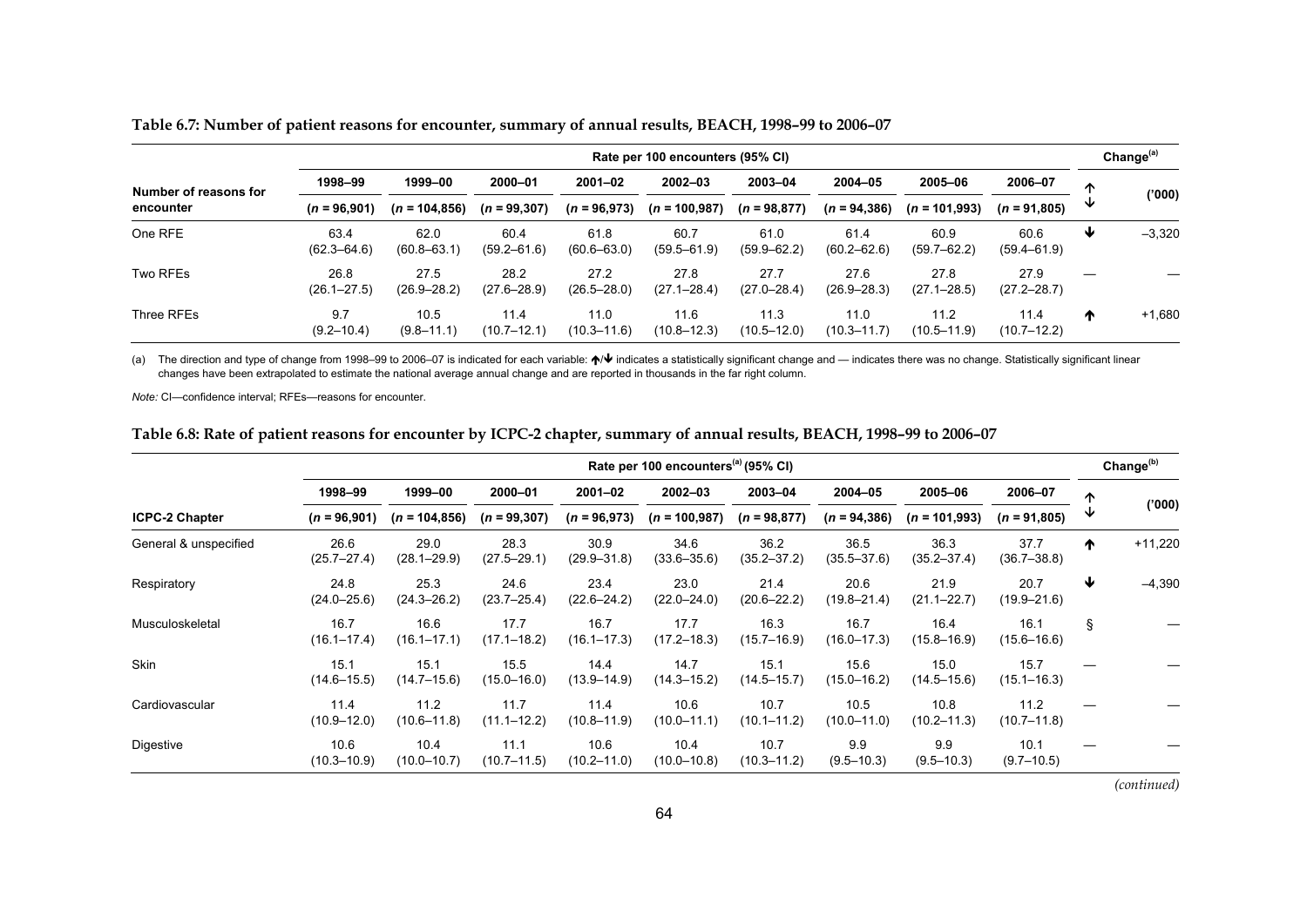|                             | Rate per 100 encounters <sup>(a)</sup> (95% CI) |                                                                                                                          |                      |                      |                      |                      |                            |                            |                            |   | Change <sup>(b)</sup> |
|-----------------------------|-------------------------------------------------|--------------------------------------------------------------------------------------------------------------------------|----------------------|----------------------|----------------------|----------------------|----------------------------|----------------------------|----------------------------|---|-----------------------|
|                             | 1998-99                                         | 1999-00                                                                                                                  | 2000-01              | $2001 - 02$          | 2002-03              | 2003-04              | 2004-05<br>$(n = 94, 386)$ | 2005-06<br>$(n = 101,993)$ | 2006-07                    | ↑ |                       |
| <b>ICPC-2 Chapter</b>       | $(n = 96,901)$                                  | $(n = 104, 856)$                                                                                                         | $(n = 99, 307)$      | $(n = 96,973)$       | $(n = 100, 987)$     | $(n = 98, 877)$      |                            |                            | $(n = 91,805)$             | ↓ | (000)'                |
| Psychological               | 7.6<br>$(7.2 - 8.0)$                            | 7.2<br>$(6.8 - 7.6)$                                                                                                     | 8.1<br>$(7.7 - 8.6)$ | 7.8<br>$(7.3 - 8.3)$ | 7.3<br>$(6.9 - 7.8)$ | 7.3<br>$(6.9 - 7.7)$ | 7.6<br>$(7.2 - 8.0)$       | 7.8<br>$(7.3 - 8.3)$       | 7.5<br>$(7.1 - 7.8)$       |   |                       |
| Endocrine & metabolic       | 5.6<br>$(5.3 - 5.9)$                            | 5.4<br>$(5.1 - 5.7)$                                                                                                     | 6.2<br>$(5.9 - 6.5)$ | 6.4<br>$(6.1 - 6.7)$ | 6.0<br>$(5.7 - 6.3)$ | 6.2<br>$(5.8 - 6.5)$ | 6.2<br>$(5.8 - 6.5)$       | 6.2<br>$(5.8 - 6.5)$       | 6.4<br>$(6.1 - 6.8)$       | ↑ | $+780$                |
| Female genital system       | 5.3<br>$(5.0 - 5.7)$                            | 5.3<br>$(4.9 - 5.7)$                                                                                                     | 5.5<br>$(5.1 - 5.9)$ | 5.5<br>$(5.1 - 5.9)$ | 6.1<br>$(5.7 - 6.6)$ | 5.1<br>$(4.8 - 5.5)$ | $5.0\,$<br>$(4.6 - 5.4)$   | 5.1<br>$(4.8 - 5.5)$       | 5.1<br>$(4.7 - 5.4)$       |   |                       |
| Neurological                | 5.3<br>$(5.1 - 5.5)$                            | 5.6<br>$(5.4 - 5.8)$                                                                                                     | 5.8<br>$(5.5 - 6.0)$ | 5.4<br>$(5.2 - 5.6)$ | 5.7<br>$(5.5 - 6.0)$ | 5.3<br>$(5.1 - 5.6)$ | 5.1<br>$(4.9 - 5.4)$       | 4.9<br>$(4.7 - 5.2)$       | 4.9<br>$(4.7 - 5.2)$       | § |                       |
| Ear                         | 4.5<br>$(4.3 - 4.7)$                            | 4.2<br>$(4.0 - 4.4)$                                                                                                     | 4.2<br>$(4.0 - 4.3)$ | 4.2<br>$(4.0 - 4.4)$ | 4.0<br>$(3.8 - 4.1)$ | 3.7<br>$(3.6 - 3.9)$ | 3.9<br>$(3.7 - 4.1)$       | 3.9<br>$(3.7 - 4.1)$       | 3.6<br>$(3.4 - 3.7)$       | ↓ | $-960$                |
| Pregnancy & family planning | 3.4<br>$(3.4 - 4.0)$                            | 3.8<br>$(3.5 - 4.2)$                                                                                                     | 3.5<br>$(3.2 - 3.8)$ | 3.5<br>$(3.2 - 3.8)$ | 3.6<br>$(3.3 - 3.9)$ | 3.7<br>$(3.4 - 4.0)$ | 3.4<br>$(3.1 - 3.7)$       | 3.4<br>$(3.1 - 3.6)$       | 3.3<br>$(3.0 - 3.6)$       |   |                       |
| Urology                     | 2.5<br>$(2.3 - 2.6)$                            | 2.6<br>$(2.5 - 2.8)$                                                                                                     | 2.4<br>$(2.3 - 2.6)$ | 2.5<br>$(2.4 - 2.7)$ | 2.5<br>$(2.3 - 2.6)$ | 2.5<br>$(2.4 - 2.7)$ | 2.5<br>$(2.4 - 2.7)$       | 2.6<br>$(2.5 - 2.8)$       | 2.6<br>$(2.4 - 2.7)$       |   |                       |
| Eye                         | 2.7<br>$(2.7 - 3.0)$                            | 2.8<br>$(2.7 - 3.0)$                                                                                                     | 2.7<br>$(2.5 - 2.8)$ | 2.5<br>$(2.4 - 2.7)$ | 2.7<br>$(2.6 - 2.9)$ | 2.7<br>$(2.6 - 2.9)$ | 2.7<br>$(2.6 - 2.9)$       | 2.8<br>$(2.6 - 2.9)$       | 2.5<br>$(2.4 - 2.7)$       |   |                       |
| Male genital system         | 1.1<br>$(0.9 - 1.2)$                            | 1.0<br>$(0.9 - 1.1)$                                                                                                     | 1.1<br>$(1.0 - 1.3)$ | 1.0<br>$(0.9 - 1.1)$ | 1.0<br>$(0.9 - 1.2)$ | 1.1<br>$(0.9 - 1.2)$ | 1.2<br>$(1.1 - 1.4)$       | 1.3<br>$(1.2 - 1.4)$       | 1.2<br>$(1.1 - 1.3)$       |   |                       |
| Blood                       | 1.8<br>$(1.6 - 2.0)$                            | 2.1<br>$(1.9 - 2.3)$                                                                                                     | 2.0<br>$(1.8 - 2.2)$ | 1.1<br>$(0.9 - 1.2)$ | 1.0<br>$(0.8 - 1.2)$ | 1.3<br>$(1.1 - 1.4)$ | 1.2<br>$(1.0 - 1.5)$       | 1.2<br>$(1.0 - 1.3)$       | 1.2<br>$(1.1 - 1.4)$       | ↓ | $-630$                |
| Social problems             | 0.9<br>$(0.7 - 1.1)$                            | 1.0<br>$(0.8 - 1.1)$                                                                                                     | 0.9<br>$(0.7 - 1.1)$ | 1.0<br>$(0.8 - 1.1)$ | 1.0<br>$(0.8 - 1.2)$ | 0.9<br>$(0.8 - 1.1)$ | 1.0<br>$(0.8 - 1.1)$       | 0.9<br>$(0.8 - 1.0)$       | 0.9<br>$(0.8 - 1.0)$       |   |                       |
| <b>Total RFEs</b>           | 146.3                                           | 148.5<br>(144.6–148.0) (146.7–150.2) (149.2–152.8) (147.4–150.9) (149.0–152.7) (148.4–152.0) (147.8–151.5) (148.4–152.2) | 151.0                | 149.2                | 150.9                | 150.2                | 149.6                      | 150.3                      | 150.8<br>$(148.9 - 152.7)$ | ↑ | $+3,600$              |

**Table 6.8 (continued): Rate of patient reasons for encounter by ICPC-2 chapter, summary of annual results, BEACH, 1998–99 to 2006–07** 

(a) Figures do not total 100 as more than one RFE can be recorded for each encounter.

(b) The direction and type of change from 1998–99 to 2006–07 is indicated for each variable:  $\blacktriangle\blacktriangledown\blacktriangle$  indicates a statistically significant change, § indicates a non-linear significant or marginal change, and—indicate was no change. Statistically significant linear changes have been extrapolated to estimate the national average annual change and are reported in thousands in the far right column.

*Note:* CI—confidence interval; RFE—reason for encounter.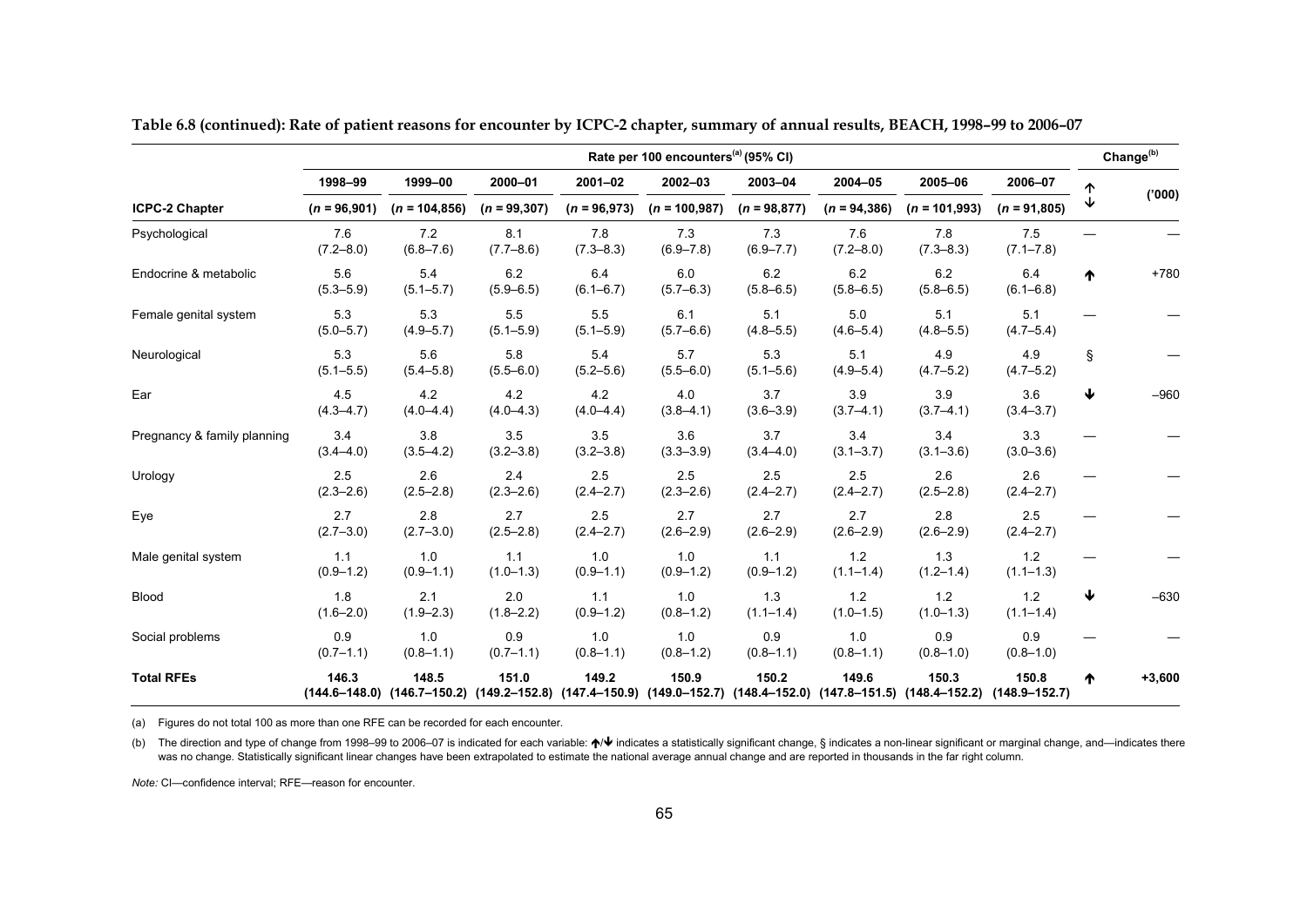|                                           | Rate per 100 encounters <sup>(a)</sup> (95% CI) |                         |                         |                         |                                                                                          |                           |                                              |                         |                            |   | Change <sup>(b)</sup> |
|-------------------------------------------|-------------------------------------------------|-------------------------|-------------------------|-------------------------|------------------------------------------------------------------------------------------|---------------------------|----------------------------------------------|-------------------------|----------------------------|---|-----------------------|
|                                           | 1998-99                                         | 1999-00                 | 2000-01                 | 2001-02                 | 2002-03                                                                                  | 2003-04<br>$(n = 98,877)$ | 2004-05<br>$(n = 94, 386)$                   | 2005-06                 | 2006-07<br>$(n = 91,805)$  | ↑ |                       |
| <b>ICPC component</b>                     | $(n = 96,901)$                                  | $(n = 104, 856)$        | $(n = 99, 307)$         | $(n = 96,973)$          | $(n = 100.987)$                                                                          |                           |                                              | $(n = 101,993)$         |                            | ↓ | (000)'                |
| Symptoms & complaints                     | 71.1<br>$(69.4 - 72.9)$                         | 73.4<br>$(71.5 - 75.3)$ | 76.6<br>$(74.6 - 78.6)$ | 74.1<br>$(72.3 - 75.9)$ | 74.0<br>$(72.0 - 76.1)$                                                                  | 71.7<br>$(69.8 - 73.5)$   | 71.3<br>$(69.4 - 73.2)$                      | 69.7<br>$(67.9 - 71.5)$ | 67.9<br>$(66.1 - 69.8)$    | § |                       |
| Diagnosis, diseases                       | 33.6<br>$(31.9 - 35.2)$                         | 27.7<br>$(26.2 - 29.2)$ | 29.0<br>$(27.6 - 30.5)$ | 27.3<br>$(25.9 - 28.7)$ | 26.0<br>$(24.6 - 27.4)$                                                                  | 25.1<br>$(23.9 - 26.4)$   | 24.5<br>$(23.3 - 25.7)$                      | 26.8<br>$(25.4 - 28.2)$ | 27.9<br>$(26.2 - 29.5)$    | § |                       |
| Diagnostic & preventive<br>procedures     | 22.4<br>$(21.5 - 23.3)$                         | 22.9<br>$(22.0 - 23.8)$ | 22.3<br>$(21.4 - 23.2)$ | 22.7<br>$(21.7 - 23.6)$ | 23.8<br>$(22.8 - 24.7)$                                                                  | 24.0<br>$(23.1 - 25.0)$   | 23.4<br>$(22.5 - 24.3)$                      | 24.4<br>$(23.4 - 25.3)$ | 24.8<br>$(23.8 - 25.7)$    | ↑ | $+2,310$              |
| Medications, treatments &<br>therapeutics | 10.3<br>$(9.8 - 10.9)$                          | 12.0<br>$(11.4 - 12.6)$ | 11.2<br>$(10.6 - 11.8)$ | 11.9<br>$(11.3 - 12.4)$ | 13.0<br>$(12.4 - 13.6)$                                                                  | 14.4<br>$(13.7 - 15.1)$   | 14.5<br>$(13.8 - 15.3)$                      | 14.4<br>$(13.7 - 15.1)$ | 14.2<br>$(13.5 - 14.8)$    | ↑ | $+3,940$              |
| Referral & other RFE                      | 4.4<br>$(4.0 - 4.7)$                            | 7.2<br>$(6.7 - 7.7)$    | 6.5<br>$(6.0 - 7.0)$    | 7.2<br>$(6.7 - 7.7)$    | 7.0<br>$(6.6 - 7.5)$                                                                     | 7.2<br>$(6.8 - 7.6)$      | 7.4<br>$(6.9 - 7.9)$                         | 6.9<br>$(6.5 - 7.4)$    | 7.3<br>$(6.9 - 7.8)$       | Ş |                       |
| Results                                   | 3.4<br>$(3.1 - 3.7)$                            | 4.0<br>$(3.7 - 4.3)$    | 4.2<br>$(3.9 - 4.6)$    | 4.7<br>$(4.4 - 5.1)$    | 5.4<br>$(5.0 - 5.7)$                                                                     | 6.0<br>$(5.6 - 6.4)$      | 6.8<br>$(6.4 - 7.2)$                         | 6.5<br>$(6.1 - 6.9)$    | 6.9<br>$(6.5 - 7.3)$       | ↑ | $+3,570$              |
| Administrative                            | 1.1<br>$(0.9 - 1.2)$                            | 1.3<br>$(1.1 - 1.4)$    | 1.1<br>$(0.9 - 1.3)$    | 1.3<br>$(1.1 - 1.5)$    | 1.6<br>$(1.4 - 1.8)$                                                                     | 1.8<br>$(1.6 - 1.9)$      | 1.7<br>$(1.5 - 1.8)$                         | 1.7<br>$(1.5 - 1.8)$    | 1.9<br>$(1.7 - 2.0)$       | ↑ | $+810$                |
| <b>Total RFEs</b>                         | 146.3                                           | 148.5                   | 151.0                   | 149.2                   | 150.9<br>$(144.6-148.0)$ $(146.7-150.2)$ $(149.2-152.8)$ $(147.4-150.9)$ $(149.0-152.7)$ | 150.2                     | 149.6<br>$(148.4 - 152.0)$ $(147.8 - 151.5)$ | 150.3<br>(148.4–152.2)  | 150.8<br>$(148.9 - 152.7)$ | ₼ | $+3,600$              |

**Table 6.9: Rate of patient reasons for encounter by ICPC-2 component, summary of annual results, BEACH, 1998–99 to 2006–07** 

(a) Figures do not total 100 as more than one RFE can be recorded for each encounter.

(b) The direction and type of change from 1998–99 to 2006–07 is indicated for each variable:  $\bigwedge\bigvee$  indicates a statistically significant change, § indicates a non-linear significant or marginal change, and — indicate was no change. Statistically significant linear changes have been extrapolated to estimate the national average annual change and are reported in thousands in the far right column.

*Note*: CI—confidence interval; RFE—reason for encounter.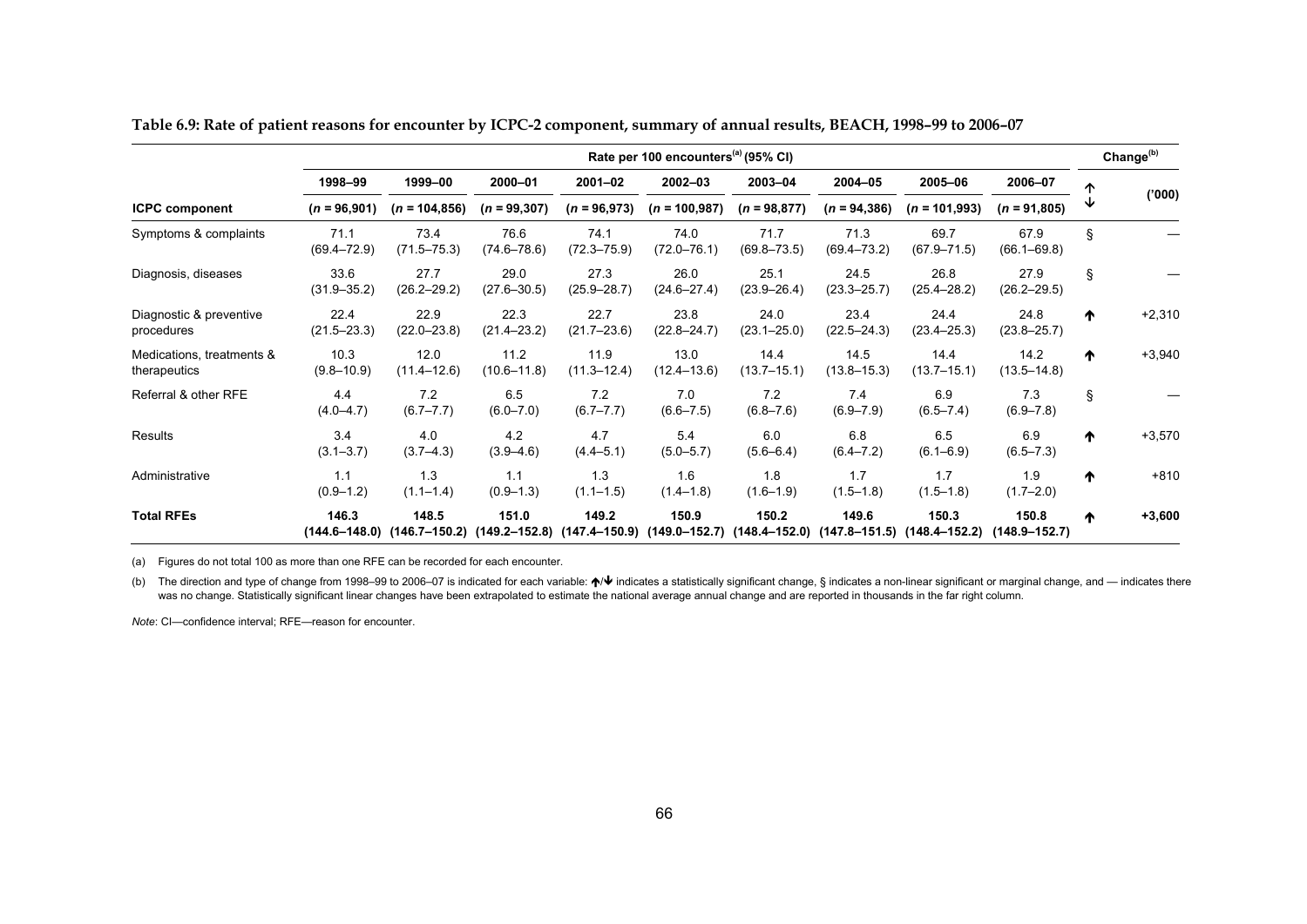|                                      | Rate per 100 encounters <sup>(a)</sup> (95% CI) |                          |                         |                         |                         |                         |                         |                         |                         |   |          |
|--------------------------------------|-------------------------------------------------|--------------------------|-------------------------|-------------------------|-------------------------|-------------------------|-------------------------|-------------------------|-------------------------|---|----------|
| <b>Patient reason</b>                | 1998-99                                         | 1999-00                  | 2000-01                 | $2001 - 02$             | 2002-03                 | 2003-04                 | 2004-05                 | 2005-06                 | 2006-07                 | ተ |          |
| for encounter                        | $(n = 96,901)$                                  | $(n = 104, 856)$         | $(n = 99, 307)$         | $(n = 96,973)$          | $(n = 100, 987)$        | $(n = 98, 877)$         | $(n = 94, 386)$         | $(n = 101,993)$         | $(n = 91,805)$          | ↓ | (000)'   |
| Check-up-all*                        | 13.6<br>$(13.0 - 14.3)$                         | 14.2<br>$(13.5 - 14.9)$  | 13.2<br>$(12.5 - 13.9)$ | 13.4<br>$(12.7 - 14.0)$ | 13.6<br>$(12.9 - 14.2)$ | 14.1<br>$(13.4 - 14.8)$ | 13.4<br>$(12.8 - 14.0)$ | 14.1<br>$(13.4 - 14.8)$ | 14.6<br>$(13.9 - 15.2)$ |   |          |
| Prescription-all*                    | 8.2<br>$(7.7 - 8.7)$                            | 9.6<br>$(9.1 - 10.2)$    | 9.2<br>$(8.7 - 9.8)$    | 9.8<br>$(9.2 - 10.3)$   | 10.8<br>$(10.2 - 11.3)$ | 12.1<br>$(11.5 - 12.7)$ | 12.2<br>$(11.5 - 12.8)$ | 12.1<br>$(11.4 - 12.7)$ | 11.8<br>$(11.2 - 12.4)$ | ᠰ | $+3,640$ |
| Test results*                        | 3.4<br>$(3.1 - 3.7)$                            | 4.0<br>$(3.7 - 4.2)$     | 4.3<br>$(3.9 - 4.6)$    | 4.7<br>$(4.4 - 5.0)$    | 5.4<br>$(5.0 - 5.7)$    | 6.0<br>$(5.7 - 6.4)$    | 6.8<br>$(6.4 - 7.2)$    | 6.5<br>$(6.1 - 6.9)$    | 6.9<br>$(6.5 - 7.3)$    | ᠰ | $+3,570$ |
| Cough                                | 6.2<br>$(5.8 - 6.6)$                            | 7.0<br>$(6.5 - 7.4)$     | 7.0<br>$(6.5 - 7.4)$    | 6.5<br>$(6.1 - 6.9)$    | 6.7<br>$(6.3 - 7.2)$    | 6.2<br>$(5.8 - 6.6)$    | 5.9<br>$(5.5 - 6.2)$    | 6.4<br>$(6.0 - 6.8)$    | 5.8<br>$(5.4 - 6.2)$    | Ş |          |
| Immunisation/vaccination-all*        | 4.9<br>$(4.5 - 5.3)$                            | 4.2<br>$(3.9 - 4.6)$     | 4.4<br>$(4.0 - 4.8)$    | 4.6<br>$(4.2 - 5.0)$    | 4.7<br>$(4.3 - 5.1)$    | 4.4<br>$(4.0 - 4.9)$    | 4.3<br>$(3.9 - 4.8)$    | 4.8<br>$(4.4 - 5.2)$    | 4.3<br>$(3.9 - 4.7)$    | Ş |          |
| Throat complaint                     | 3.8<br>$(3.5 - 4.1)$                            | 4.2<br>$(3.8 - 4.5)$     | 4.0<br>$(3.7 - 4.3)$    | 3.8<br>$(3.5 - 4.0)$    | 3.8<br>$(3.5 - 4.1)$    | 3.4<br>$(3.1 - 3.6)$    | 3.5<br>$(3.3 - 3.8)$    | 3.3<br>$(3.0 - 3.5)$    | 3.3<br>$(3.1 - 3.6)$    | Ş |          |
| Back complaint*                      | 3.6<br>$(3.3 - 3.8)$                            | 3.6<br>$(3.4 - 3.8)$     | 3.8<br>$(3.5 - 4.0)$    | 3.8<br>$(3.6 - 4.1)$    | 3.5<br>$(3.3 - 3.8)$    | 3.5<br>$(3.2 - 3.7)$    | 3.4<br>$(3.2 - 3.6)$    | 3.5<br>$(3.2 - 3.7)$    | 3.2<br>$(3.0 - 3.4)$    | § |          |
| Rash*                                | 2.6<br>$(2.4 - 2.8)$                            | 2.7<br>$(2.6 - 2.9)$     | 2.9<br>$(2.8 - 3.1)$    | 2.8<br>$(2.6 - 3.0)$    | 2.8<br>$(2.7 - 3.0)$    | 2.8<br>$(2.6 - 2.9)$    | 2.9<br>$(2.7 - 3.1)$    | 2.6<br>$(2.5 - 2.8)$    | 2.8<br>$(2.6 - 3.0)$    |   |          |
| Upper respiratory tract<br>infection | 2.9<br>$(2.6 - 3.2)$                            | 2.7<br>$(2.4 - 3.0)$     | 2.6<br>$(2.3 - 2.9)$    | 2.3<br>$(2.1 - 2.6)$    | 2.2<br>$(1.9 - 2.4)$    | 1.9<br>$(1.7 - 2.1)$    | 1.8<br>$(1.5 - 2.0)$    | 2.4<br>$(2.0 - 2.7)$    | 2.4<br>$(2.1 - 2.7)$    | Ş |          |
| Hypertension/high blood<br>pressure* | 2.5<br>$(2.2 - 2.8)$                            | 1.7<br>$(1.4 - 1.9)$     | 2.2<br>$(1.9 - 2.4)$    | 2.1<br>$(1.8 - 2.3)$    | 1.8<br>$(1.6 - 2.0)$    | 1.9<br>$(1.6 - 2.1)$    | 1.7<br>$(1.5 - 1.9)$    | 1.9<br>$(1.6 - 2.1)$    | 2.1<br>$(1.8 - 2.5)$    |   |          |
| Depression*                          | 2.1<br>$(2.0 - 2.3)$                            | 1.7<br>$(1.6 - 1.8)$     | 2.1<br>$(2.0 - 2.3)$    | 1.9<br>$(1.8 - 2.0)$    | 1.9<br>$(1.7 - 2.0)$    | 1.8<br>$(1.7 - 1.9)$    | 1.9<br>$(1.7 - 2.0)$    | 1.9<br>$(1.7 - 2.0)$    | 1.9<br>$(1.8 - 2.1)$    |   |          |
| Fever                                | 1.8<br>$(1.6 - 2.0)$                            | $2.2\,$<br>$(1.9 - 2.5)$ | 2.3<br>$(2.0 - 2.5)$    | 2.0<br>$(1.8 - 2.2)$    | 2.2<br>$(1.9 - 2.5)$    | 1.9<br>$(1.7 - 2.1)$    | 1.8<br>$(1.6 - 2.0)$    | 2.2<br>$(1.9 - 2.5)$    | 1.8<br>$(1.6 - 2.0)$    |   |          |
| Abdominal pain*                      | 2.2<br>$(2.1 - 2.4)$                            | 2.1<br>$(1.9 - 2.2)$     | 2.3<br>$(2.1 - 2.4)$    | 2.1<br>$(2.0 - 2.2)$    | 1.9<br>$(1.8 - 2.1)$    | 2.0<br>$(1.9 - 2.2)$    | 1.9<br>$(1.8 - 2.0)$    | 1.8<br>$(1.7 - 1.9)$    | 1.8<br>$(1.7 - 1.9)$    | ↓ | $-430$   |

**Table 6.10: Most frequent patient reasons for encounter, summary of annual results, BEACH, 1998–99 to 2006–07**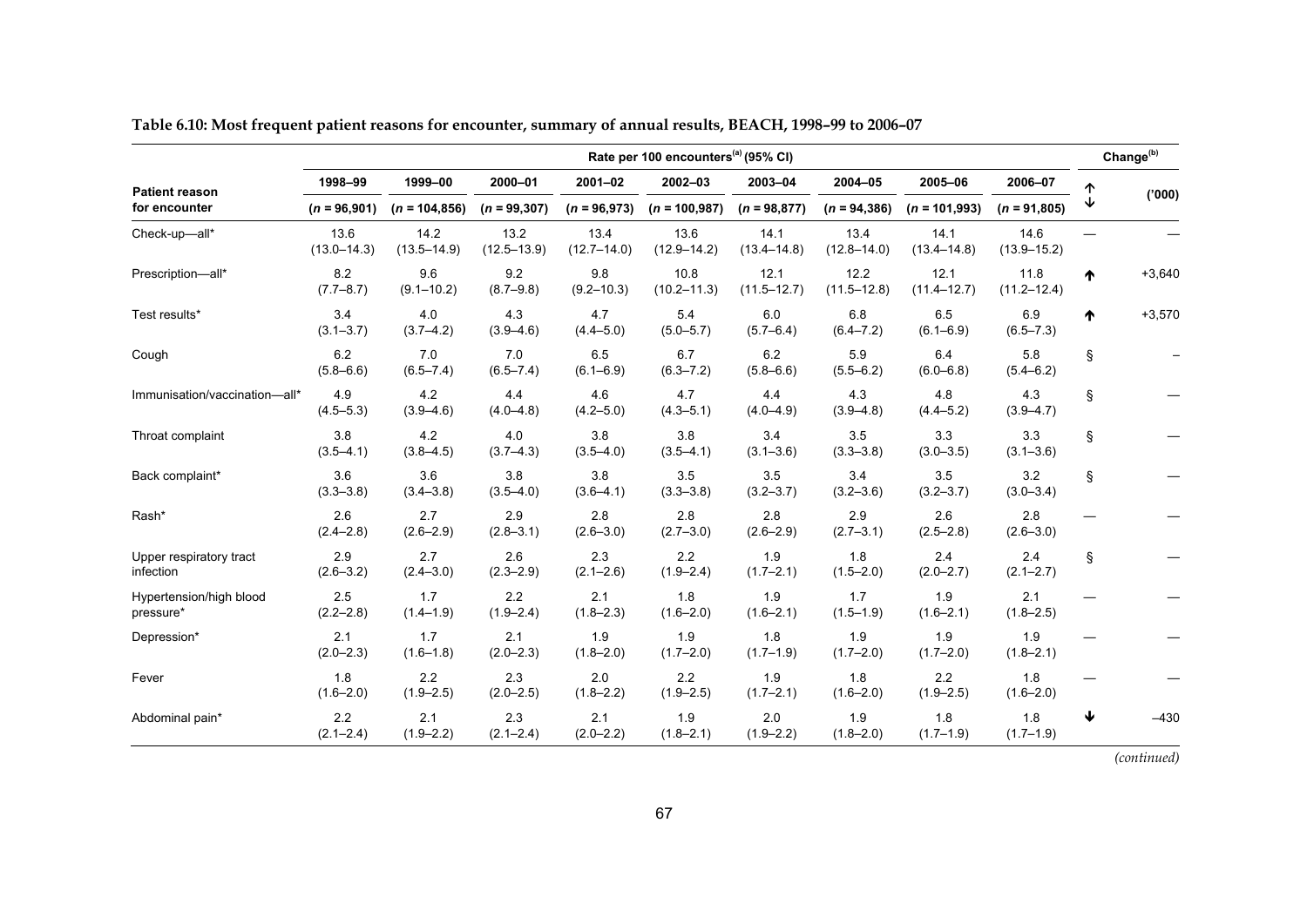|                              | Rate per 100 encounters <sup>(a)</sup> (95% CI) |                          |                        |                        |                        |                        |                        |                        |                      |   |        |
|------------------------------|-------------------------------------------------|--------------------------|------------------------|------------------------|------------------------|------------------------|------------------------|------------------------|----------------------|---|--------|
| <b>Patient reason</b>        | 1998-99                                         | 1999-00                  | 2000-01                | $2001 - 02$            | 2002-03                | 2003-04                | 2004-05                | 2005-06                | 2006-07              | ተ |        |
| for encounter                | $(n = 96,901)$                                  | $(n = 104, 856)$         | $(n = 99, 307)$        | $(n = 96,973)$         | $(n = 100, 987)$       | $(n = 98,877)$         | $(n = 94, 386)$        | $(n = 101,993)$        | $(n = 91,805)$       | ↓ | (000)  |
| Administrative procedure NOS | 0.8<br>$(0.8 - 0.9)$                            | $1.1$<br>$(1.0 - 1.2)$   | 1.0<br>$(0.9 - 1.1)$   | 1.2<br>$(1.0 - 1.3)$   | 1.4<br>$(1.3 - 1.6)$   | 1.5<br>$(1.4 - 1.7)$   | 1.4<br>$(1.3 - 1.5)$   | 1.4<br>$(1.3 - 1.6)$   | 1.6<br>$(1.5 - 1.8)$ | ↑ | $+820$ |
| Headache                     | 1.9<br>$(1.8 - 2.1)$                            | $2.2\,$<br>$(2.0 - 2.3)$ | 2.2<br>$(2.0 - 2.3)$   | 2.0<br>$(1.9 - 2.2)$   | 2.1<br>$(1.9 - 2.3)$   | 1.8<br>$(1.6 - 1.9)$   | 1.7<br>$(1.6 - 1.8)$   | 1.7<br>$(1.6 - 1.8)$   | 1.6<br>$(1.4 - 1.7)$ | ₩ | $-320$ |
| Skin complaint               | 1.2<br>$(1.1 - 1.3)$                            | $1.2$<br>$(1.1 - 1.4)$   | 1.5<br>$(1.4 - 1.6)$   | 1.3<br>$(1.1 - 1.5)$   | 1.3<br>$(1.2 - 1.5)$   | 1.4<br>$(1.2 - 1.5)$   | 1.5<br>$(1.3 - 1.6)$   | 1.4<br>$(1.3 - 1.5)$   | 1.4<br>$(1.3 - 1.5)$ | 个 | $+200$ |
| Ear pain                     | 1.9<br>$(1.8 - 2.1)$                            | 1.9<br>$(1.7 - 2.0)$     | 1.8<br>$(1.7 - 1.9)$   | 1.7<br>$(1.6 - 1.9)$   | 1.7<br>$(1.5 - 1.8)$   | 1.6<br>$(1.4 - 1.7)$   | 1.6<br>$(1.5 - 1.7)$   | 1.6<br>$(1.5 - 1.7)$   | 1.4<br>$(1.3 - 1.5)$ | ₩ | $-530$ |
| Weakness/tiredness           | 1.6<br>$(1.4 - 1.7)$                            | 1.5<br>$(1.4 - 1.6)$     | 1.7<br>$(1.5 - 1.8)$   | 1.5<br>$(1.4 - 1.6)$   | 1.5<br>$(1.3 - 1.6)$   | 1.5<br>$(1.4 - 1.6)$   | 1.7<br>$(1.5 - 1.8)$   | 1.3<br>$(1.2 - 1.4)$   | 1.4<br>$(1.2 - 1.5)$ |   |        |
| Diarrhoea                    | 1.4<br>$(1.3 - 1.5)$                            | 1.3<br>$(1.2 - 1.4)$     | 1.5<br>$(1.4 - 1.6)$   | 1.4<br>$(1.3 - 1.5)$   | 1.6<br>$(1.4 - 1.7)$   | 1.5<br>$(1.3 - 1.6)$   | 1.4<br>$(1.3 - 1.5)$   | 1.3<br>$(1.2 - 1.4)$   | 1.3<br>$(1.2 - 1.5)$ |   |        |
| Knee complaint               | $1.2$<br>$(1.1 - 1.3)$                          | 1.3<br>$(1.2 - 1.4)$     | 1.4<br>$(1.3 - 1.5)$   | 1.4<br>$(1.3 - 1.5)$   | 1.3<br>$(1.2 - 1.4)$   | 1.4<br>$(1.3 - 1.5)$   | 1.4<br>$(1.3 - 1.5)$   | 1.4<br>$(1.3 - 1.5)$   | 1.3<br>$(1.2 - 1.4)$ |   |        |
| Blood test NOS               | 0.7<br>$(0.6 - 0.9)$                            | 0.8<br>$(0.7 - 0.9)$     | 0.8<br>$(0.7 - 1.0)$   | 0.8<br>$(0.7 - 1.0)$   | 1.0<br>$(0.9 - 1.2)$   | 1.1<br>$(1.0 - 1.2)$   | 1.1<br>$(1.0 - 1.3)$   | $1.2$<br>$(1.0 - 1.3)$ | 1.2<br>$(1.1 - 1.4)$ | ᠰ | $+510$ |
| Shoulder complaint           | 1.1<br>$(1.0 - 1.2)$                            | 1.0<br>$(1.0 - 1.1)$     | 1.1<br>$(1.0 - 1.2)$   | $1.2$<br>$(1.1 - 1.3)$ | 1.1<br>$(1.0 - 1.2)$   | 1.0<br>$(0.9 - 1.1)$   | 1.3<br>$(1.1 - 1.4)$   | 1.1<br>$(1.0 - 1.2)$   | 1.2<br>$(1.1 - 1.3)$ |   |        |
| Chest pain NOS               | 1.3<br>$(1.2 - 1.4)$                            | 1.3<br>$(1.2 - 1.4)$     | 1.3<br>$(1.2 - 1.4)$   | 1.2<br>$(1.1 - 1.3)$   | 1.1<br>$(1.0 - 1.2)$   | 1.3<br>$(1.2 - 1.4)$   | 1.1<br>$(1.0 - 1.2)$   | 1.1<br>$(1.0 - 1.2)$   | 1.2<br>$(1.1 - 1.3)$ |   |        |
| Foot/toe complaint           | $1.2$<br>$(1.1 - 1.3)$                          | $1.2$<br>$(1.1 - 1.3)$   | $1.2$<br>$(1.1 - 1.3)$ | $1.2$<br>$(1.1 - 1.3)$ | $1.2$<br>$(1.1 - 1.3)$ | $1.1$<br>$(1.0 - 1.2)$ | 1.2<br>$(1.1 - 1.2)$   | $1.1$<br>$(1.0 - 1.2)$ | 1.1<br>$(1.0 - 1.2)$ |   |        |
| Swelling*                    | 1.1<br>$(1.0 - 1.2)$                            | 1.1<br>$(1.0 - 1.1)$     | 1.1<br>$(0.9 - 1.1)$   | 1.1<br>$(1.0 - 1.2)$   | 1.1<br>$(1.0 - 1.1)$   | 1.2<br>$(1.0 - 1.3)$   | 1.1<br>$(1.0 - 1.2)$   | 1.1<br>$(1.0 - 1.2)$   | 1.1<br>$(1.0 - 1.2)$ |   |        |
| Vertigo/dizziness            | 1.1<br>$(1.0 - 1.2)$                            | $1.2$<br>$(1.1 - 1.3)$   | $1.3$<br>$(1.2 - 1.4)$ | $1.2$<br>$(1.1 - 1.3)$ | 1.1<br>$(1.0 - 1.2)$   | $1.2$<br>$(1.1 - 1.3)$ | $1.2$<br>$(1.1 - 1.3)$ | 1.1<br>$(1.1 - 1.2)$   | 1.1<br>$(1.0 - 1.2)$ |   |        |